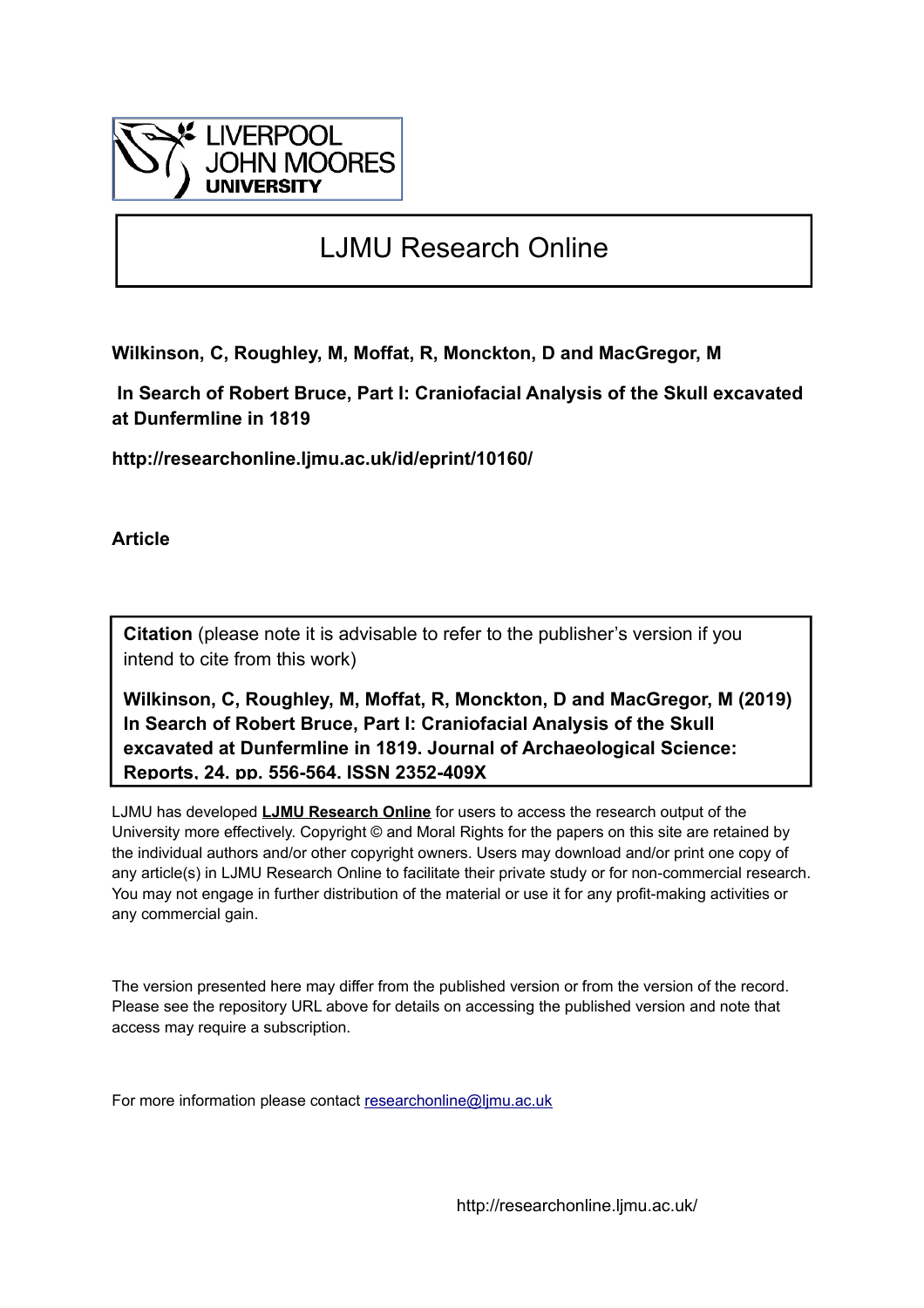## **In Search of Robert Bruce, Part I:**

## **Craniofacial Analysis of the Skull excavated at Dunfermline in 1819**

Caroline M. Wilkinson<sup>1</sup>, Mark Roughley<sup>1</sup>, Ralph D. Moffat<sup>2</sup>, Darren G. Monckton<sup>3</sup>, Martin MacGregor<sup>4</sup>

<sup>1</sup> Face Lab, Liverpool John Moores University

<sup>2</sup>Glasgow Museums; Kelvingrove Art Gallery and Museum

<sup>3</sup> Institute of Molecular, Cell and Systems Biology, University of Glasgow

4 School of Humanities, University of Glasgow

Contact: Caroline Wilkinson, Face Lab, IC1 Liverpool Science Park, 131 Mount Pleasant, Liverpool L3 5TF [c.m.wilkinson@ljmu.ac.uk](mailto:c.m.wilkinson@ljmu.ac.uk)

#### *Key words*

Robert Bruce; leprosy; skeletal, anthropology; craniofacial

### *Abstract*

Robert Bruce, king of Scots, is a significant figure in Scottish history, and his facial appearance will have been key to his status, power and resilience as a leader. This paper is the first in a series that discusses the burial and skeletal remains excavated at Dunfermline in 1819. Parts II and III discuss the evidence relating to whether or not the burial vault and skeleton belong to Robert Bruce, and Part I analyses and interprets the historical records and skeletal structure in order to produce a depiction of the facial appearance of Robert Bruce.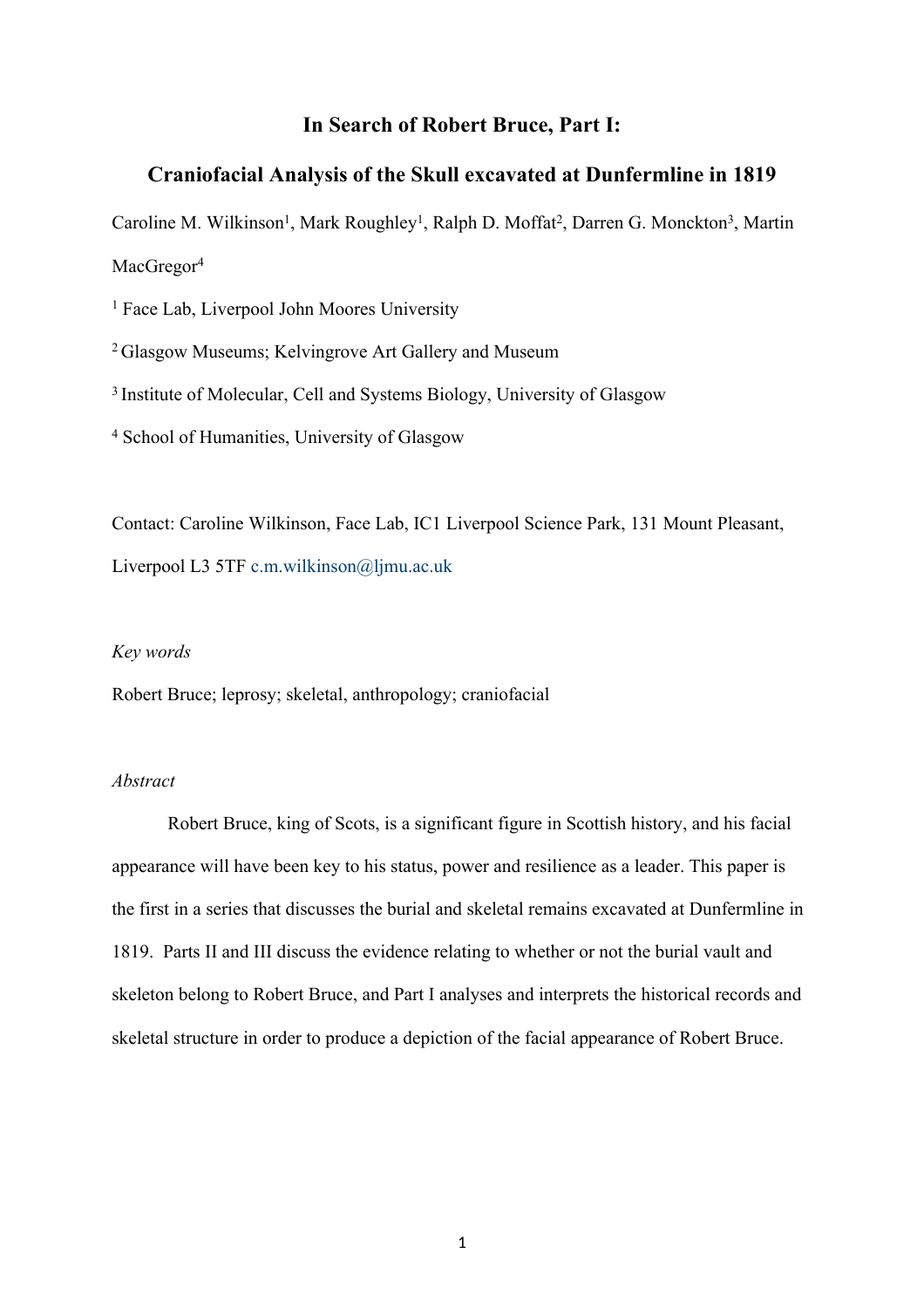#### *Introduction*

'Robert Bruce, the ruler of a small kingdom, is one of the big figures of history' (Barrow, 1965: xix). Barrow's classic book is the starting point for modern study of Bruce and the benchmark for subsequent biographies (McNamee, 2006; Penman, 2014). While other historians have been less consistently generous than Barrow in their estimation of Bruce as man and king (Duncan, 1966; Nicholson, 1974; Tanner, 2004), none would dispute his claim to greatness.

Does this icon have a face? Bruce's first biographer was John Barbour, but nowhere in Barbour's 13,000 lines, or in any other contemporary or near-contemporary text, do we find any clue as to what Bruce looked like, and the images on the coinage and the two extant great seals of his reign are too derivative and formulaic to be of genuine service in this regard. In addition, the first-hand testimony of the papal legates who came to Scotland in 1317 (Rymer, 1727-9: vol. 2, 340-1) remains a verbal portrait of character alone.

All modern attempts to recreate the face of Robert Bruce trace their origin to 17 February 1818, when workmen uncovered a burial vault within Dunfermline Abbey ([Jardine], 1821: 28). On 5 November 1819, the skeleton within was exhumed and removed from two sheets of lead. The skeleton was examined; at least one cast of the skull was made in plaster of Paris; the public was allowed to file past and pay its respects while the skeleton lay exposed; the remains were immediately reburied where they had been found, in a reconstructed vault in a lead coffin filled with melted pitch, and an official report was published ([Jardine], 1821: 31-43; Coleman, 2014: 46-7).

Was this the burial vault and skeleton of Robert Bruce? Between 1819 and the present no scholarly consensus on the question has been reached. In the official report Bruce was imposed upon the evidence rather than the evidence being allowed to speak for itself, resulting in a series of 'proofs' based upon unreasonable conjecture, spurious science and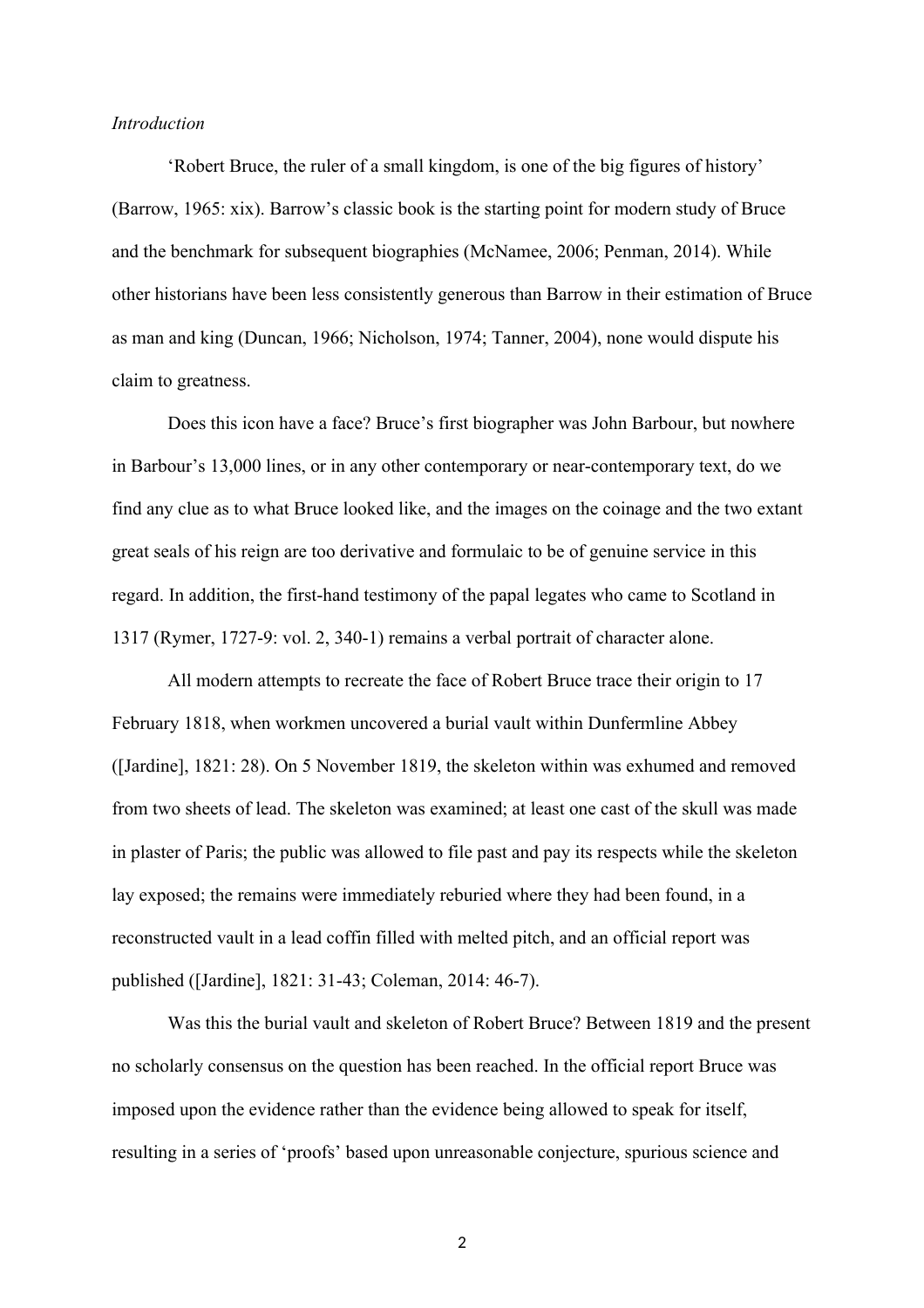outright falsification. 'In Search of Robert Bruce, Part II' (MacGregor and Wilkinson, 2019) discusses these 'proofs' before reviewing the evidence afresh. 'In Search of Robert Bruce, Part III' (MacGregor and Wilkinson, forthcoming), discusses the issue of tomb location. The conclusion supports that of Bryce in 1926: 'there is a probability, even a strong probability, but not a certainty that the tomb discovered in 1818 was actually that of King Robert Bruce' (Bryce, 1926: 91). The fuller evidence available for Bruce allows him alone to be tested against all relevant benchmarks, which individually and collectively give no grounds for ruling him out, although they do not put the matter beyond reasonable doubt. In the present paper, all references to 'Robert Bruce' need to be interpreted with these comments and caveats in mind.

Physically, psychologically and socially, the face is hard to ignore, and its significance in self-attainment and social communication cannot be overestimated. The face symbolises identity and indicates gender, sex, age, ancestry, health, mood, emotion, and sometimes even character and personality (Synnott, 1989), depending on how the face is presented to the world. The centrality of the human face as symbolic of personality permeates the fabric of human experience. Indeed Schopenhauer (1851: 250, 254) wrote: 'That the outer man is a picture of the inner, and the face an expression and revelation of the whole character, is a presumption likely enough in itself, and therefore a safe one to go by'. It is not surprising then, that we desire to see the faces of historical figures and idols from the past and make judgements on their personality, attractiveness and character. Siegel (1999) states that the face has the power to cause reference beyond itself and yet to be the central site of signification and, as Rumsey agrees (2004), our faces help us understand who we are and where we come from, whilst wrinkles and marks serve as reminders of each individual life history.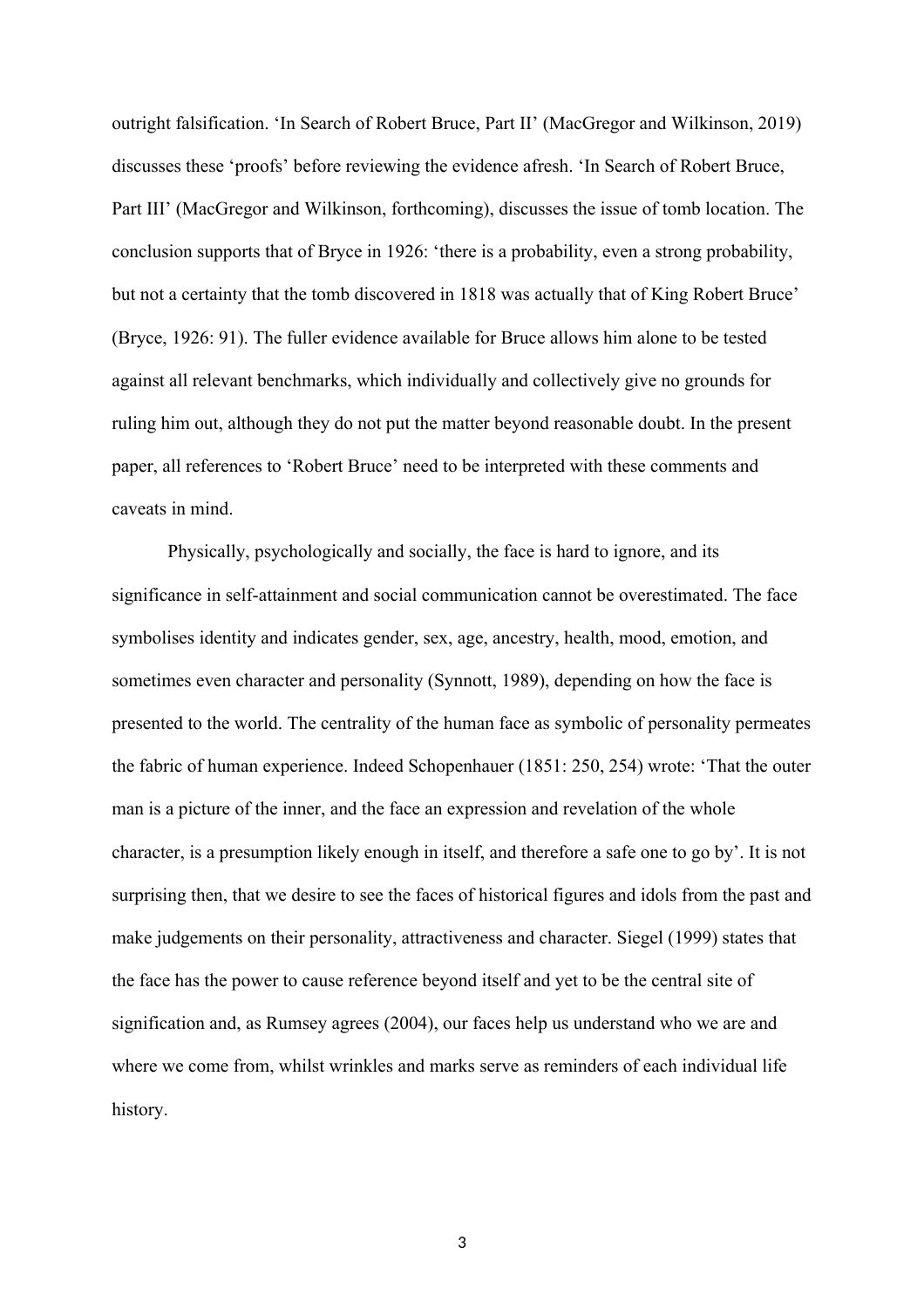It is well-established that the face is key to the perception of attractiveness and this has a measurable effect on self-esteem and life opportunities. Cognitive bias towards attractive people is a recognized human response (Bar-Tal and Saxe, 1976; Kaczorowski, 1989; Wuensch et al., 1991; Berry, 1991; MacLin and MacLin, 2004; Rhodes et al., 2005; Boo et al., 2013), with attractiveness related to higher social status (Anderson et al., 2001). In addition, we make rapid, unreflective judgments on competence (Todorov et al., 2005), aggression (Carré and McCormick, 2008) and leadership qualities (Rule and Ambady, 2008) based on facial appearance. Therefore, the facial appearance of a king, perhaps more than for any other person, may be crucial to his power, status, resilience and reputation.

This research analyses the skull excavated at Dunfermline in 1819 and presents two new depictions of Robert Bruce's facial appearance, primarily based on skeletal morphology and osteological interpretation, but also considering the historical context relating to his status and reputation to inform this interpretation. This is not the first time that the face of a king has been depicted from skeletal analysis, and previous examples have contributed to the changing views of academia and the public in relation to historical figures, such as Richard III (Wilkinson, 2013; Pappas, 2013), Henri IV (Samuel, 2013), Nefertiti (Friend, 2003) and Tutankhamun (Handwerk, 2005).

## *Materials and Methods*

The first recorded assessment of the skull from Dunfermline Abbey was carried out in 1819 by Professor Munro (Professor of Anatomy in Edinburgh), Professor Gregory (His Majesty's First Physician for Scotland), and Sir Henry Jardine (the King's Remembrancer). The Jardine (1821) report described the skull as 'in a most perfect state' and records that the skull was further assessed by Robert Liston, a surgeon from Edinburgh and cast in plaster by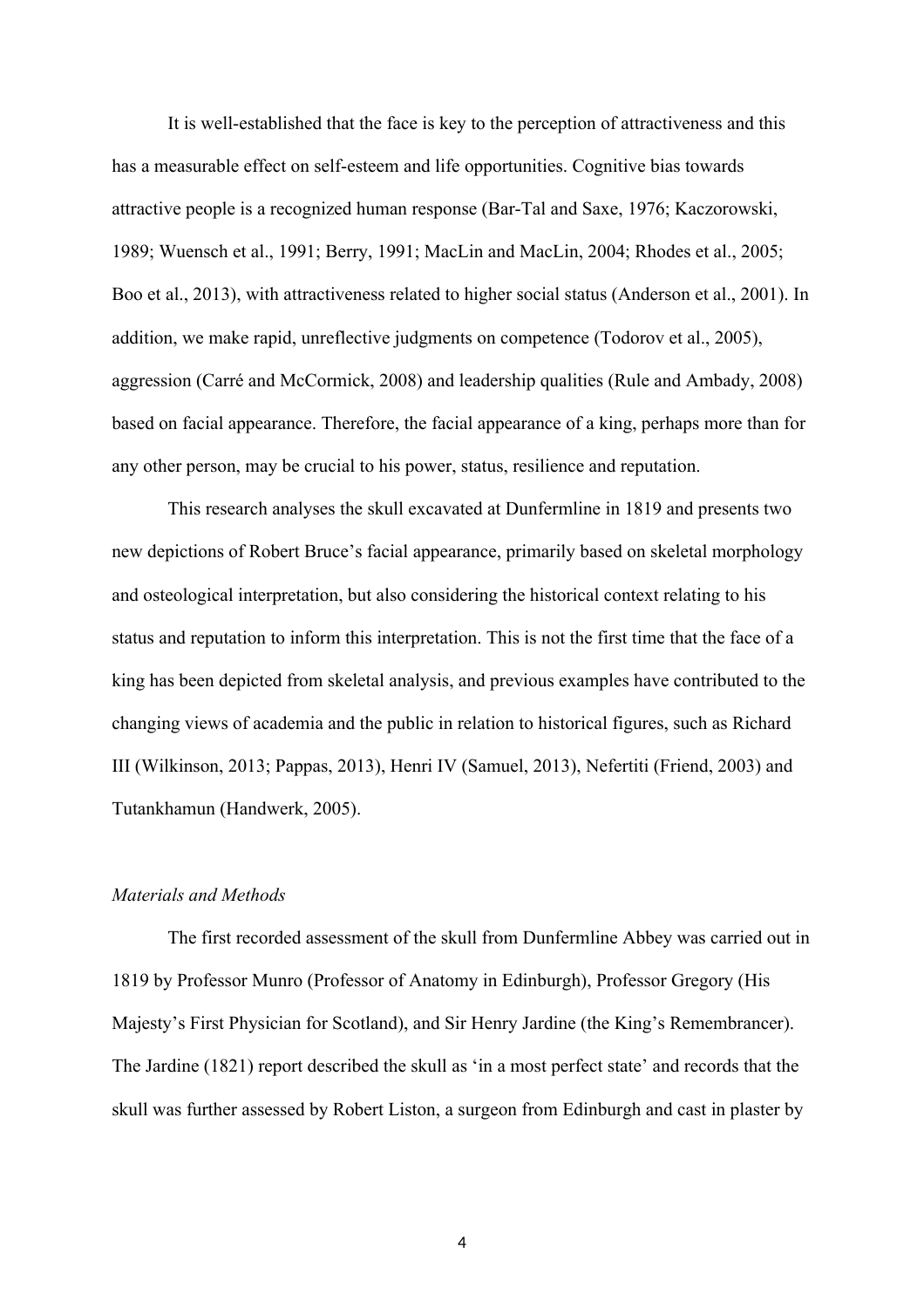an artist called Mr Scoular<sup>1</sup>. The related skull casts have also been assessed a number of times, and some points of interpretation remain controversial. The anatomist, Karl Pearson (1924) assessed the skull cast from the Anatomical Department of the University of Edinburgh, shortly followed by another assessment carried out on the cast from the Hunterian Museum by Professor Thomas Bryce in 1926. It then was not until 1958 that the skull cast was examined again by Brothwell to ascertain whether or not Bruce suffered from leprosy, and this was revisited by Moller-Christensen and Inkster (1965) a few years later. Macleod and Hill (2001) re-examined the skull in 1998, finally followed by Kaufman and MacLennan in 2001.

There is no doubt that the skull is an adult male of Caucasoid-type ancestry, and on this all previous assessments (including the earliest utilising the whole skeleton) are in agreement. The teeth demonstrate flattened occlusal surfaces where the maxillary and mandibular teeth have ground against one another, creating a matching pattern of wear. Since wear of this nature occurs over time, this is inconsistent with a young adult (20 to 35 years). In addition, the relatively good dental condition, with only two missing maxillary molars and a full set of mandibular teeth, suggests an adult who is not elderly (>70 years), in which case extensive tooth loss would be expected. Therefore, this suggests a man of middle age, with a possible range from 40 to 65 years (Brothwell, 1963; Lovejoy et al., 1985). A more reliable age estimation is not possible from assessment of a skull cast, but the early skeletal assessment of the original remains (Jardine, 1821) does not suggest youth or senescence.

There are two controversial interpretations concerning the Bruce skull; signs of leprosy and healed wounds on the skull. For at least the last two years of his life, Robert

<sup>&</sup>lt;sup>1</sup> The Perthshire Courier on 18 November 1819 refers to the skull being 'properly cleaned, and two excellent casts taken from it'. Jardine's reference to the presence on site of 'Mr Scoular', the artist or sculptor who 'proceeded to make a cast' ([Jardine], 1821: 36), is corroborated by the eyewitness account set out in a letter of 1 March 1820 (['G'], 1820: 142).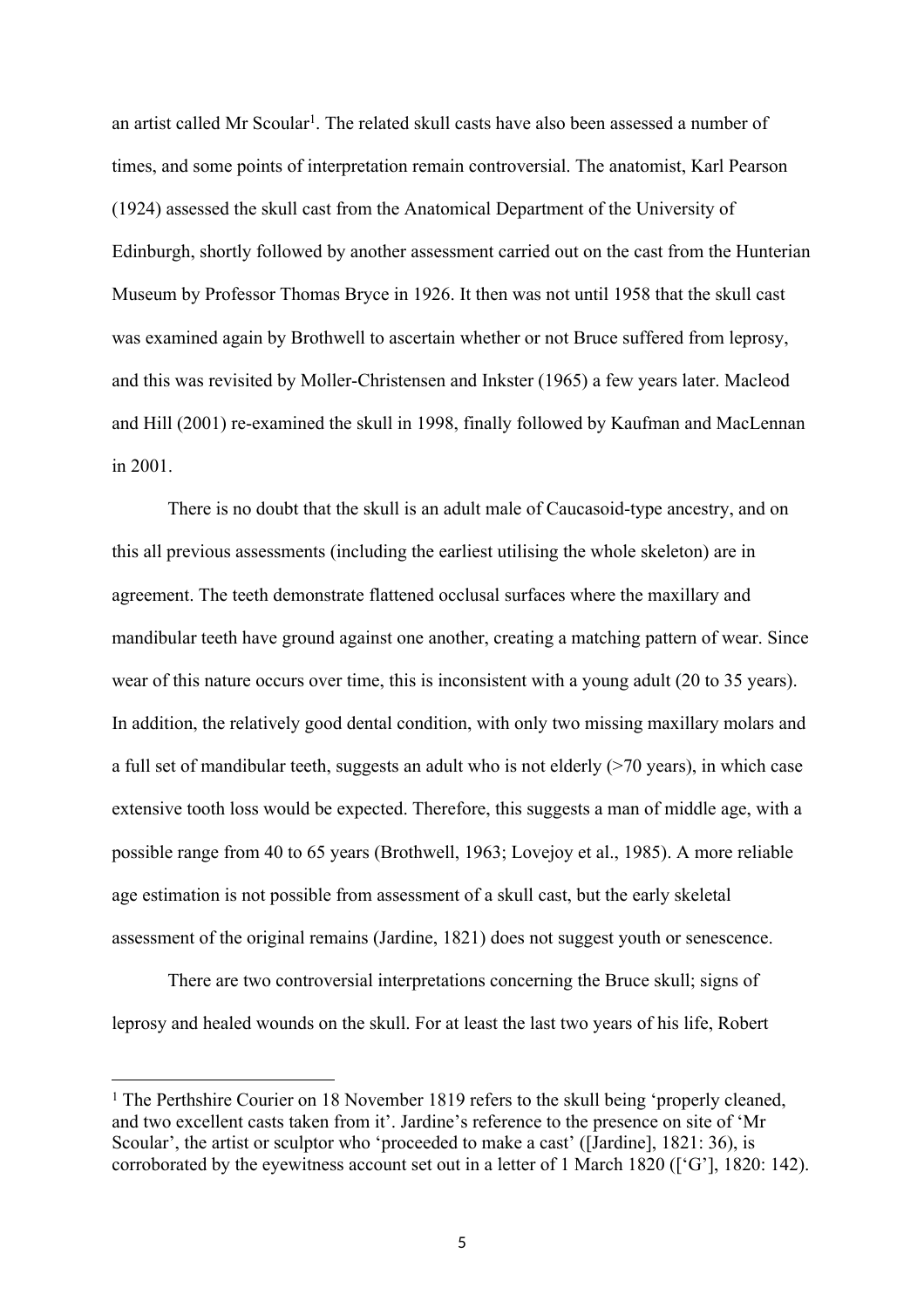Bruce suffered from a fluctuating condition, which at its worst left him reliant on others to move him by litter,<sup>2</sup> and scarcely able to move 'anything but his tongue' (Barrow, 1988: 323). Contemporary or near-contemporary non-Scottish chroniclers refer to the king and his condition as 'leprosus' (Stevenson, 1839: 264); 'lepra percussus' (Hamilton, 1849: 301); 'le Roy Robert, qui mort estoit de lepre' (King, 2005: 106-7) and 'la grosse maladie' (Polain, 1863: 33, 48, 79). These terms, especially Latin 'lepra', were used in medieval sources of a disease then widespread in Europe, before declining in the later middle ages (Demaitre, 2007: 82, 85-8; Rawcliffe, 2006: 346, 348-9). In Scotland, it was found on the mainland into the seventeenth century, and later still in Shetland as in other parts of far northern Europe (Simpson, 1841-2; Brown, 1893; Clay, 1909; Stearns, 1944; Durkan 1962; McNeill and Nicholson 1975; Cowan and Easson 1976; Richards 1977). In his final years Bruce is known to have been attended by leading medical practitioners (Proctor, 2007) and had Bruce suffered from 'lepra', there can be little doubt that his doctors would have been capable of diagnosing it, given their calibre and the state of contemporary medical understanding of the disease.

Would the non-Scottish chroniclers have had access to educated as opposed to popular opinion about Bruce's condition and would they have reported their information in good faith? These questions are discussed in length in Part I of this series (MacGregor and Wilkinson, 2019). The main conclusion drawn from the review of the historical evidence there is that no substantive grounds exist for disregarding the witness of those sources that advance 'lepra' as the primary cause of Robert Bruce's death.

<sup>&</sup>lt;sup>2</sup> Both Barbour and the late-fourteenth century Scottish historian, John of Fordun, state that Bruce was carried by litter (Latin *grabatus*) when struck down by illness in the winter of 1306-7 (Duncan, 1997: 322-3; Skene, 1871: 343-4). The same must have been true towards the end of his life, for example in Ulster in 1327 and on his pilgrimage to Whithorn at Easter 1329, when he was clearly incapable of independent movement.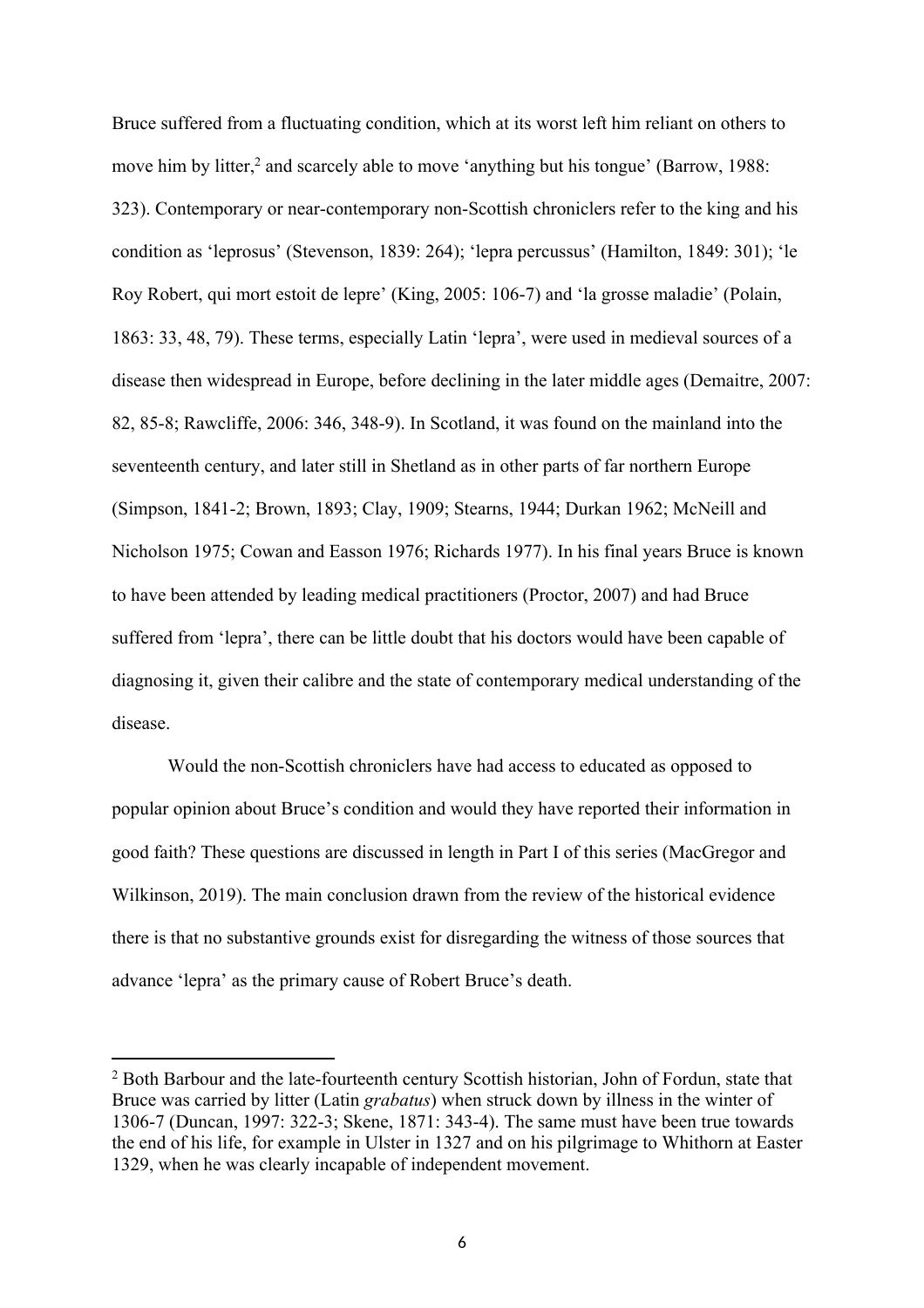The reports on the state of the original skull and the cast all suggest loss of maxillary incisors and related alveolar bone loss, along with deterioration of the nasal bones. However, Pearson (1924) states that both the Jardine and Liston reports do not mention signs of leprosy, but do both offer trauma as the cause of the loss of maxillary teeth and alveolar bone. Pearson goes further and suggests a battle-axe or spear as the cause of the trauma in combination with signs of syphilis rather than leprosy. However, Bryce (1926) saw no signs of the pitted bone surface associated with syphilis and further discounted leprosy as 'no mention of a diseased condition of the bones of the fingers or toes is to be found in the several accounts of the skeleton given by … the chief persons present at the disentombment'. However, a number of experts in osteoarchaeology disagree with this interpretation. Brothwell (1958) thinks that the nasal resorption and maxillary bone changes are typical of leprosy and states that 'this leaves no doubt in my mind that this is also another example of cranial changes through leprosy'. Moller-Christensen and Inkster (1965), authorities on the osteological appearance of leprosy in medieval skulls, agree with Brothwell and show multiple examples of skulls with leprosy exhibiting similar features. In addition, Macleod (1998) states that 'A peculiar erosion around this region (the upper front teeth), and additional blunting of the bone margins around the nose, are features all highly suggestive of leprosy'. However, leprosy cannot be confirmed without direct skeletal assessment and since this is not possible, the decision was made to depict Robert Bruce as two versions, one without leprosy and one with leprosy.

Macleod (1998) states that if Bruce did suffer from leprosy the condition may not have been particularly noticeable in the weather-beaten face of a warrior king. Simpson (1841-2, Part II: 2-4) describes the medieval symptoms of leprosy as a gradual process of deformity announced and preceded by patches of skin discolouration of 'a tawny red hue'. Khanolkar (1959) describes the resulting destruction of the hair follicles, sweat glands and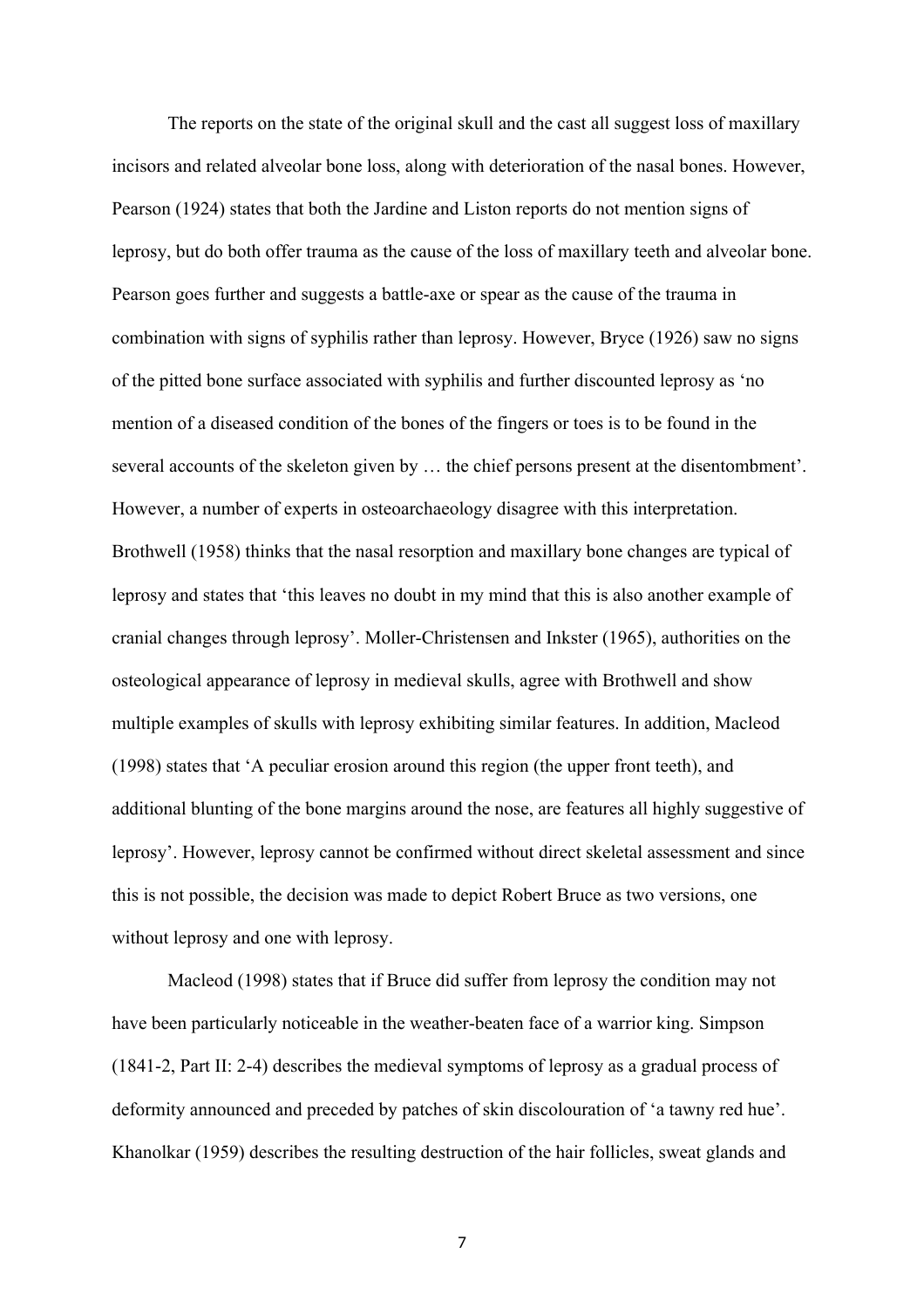sebaceous glands and states that the enhanced vascularity would lead to reddening of the skin, but not necessarily any other deformations. Therefore, the skin appearance of leprosy can vary from mild redness, bumps and inflamed skin, to a severe leonine face with creases and multiple lumps. A mild demonstration of leprosy can look no more unusual than a deeply weathered face, which cannot have been unusual in medieval Scotland, and may well have applied to Robert Bruce irrespective of whether he suffered from leprosy or not, given the degree of exposure to the elements he must have experienced during his lifetime.

Nasal depression is a well-documented facial symptom of leprosy (Antia, 1962) varying from minor cartilaginous bridge line depression to total absorption of the bony and cartilaginous framework due to exposure necrosis. Moller-Christensen (1953) emphasised the loss of the bony nasal spur of the maxilla as one of the important evidences of leprosy. The loss of the edge of the bony aperture and nasal spine on the skull of Robert Bruce is certainly consistent with leprosy and would suggest a nasal depression. However, the nasal bridge is still intact and high, suggesting a bridge line depression rather than a total absorption of the nasal framework. A midly leprotic nasal appearance might have been mistaken for battle trauma by those who met Robert Bruce. It is worth noting that the loss of the edge of the bony aperture could also be due to postmortem deterioration.

Another facial characteristic of leprosy is the loss of eyebrow hair caused by damage to the hair follicles with resulting alopecia. In addition, ear deformities are common with elongated lobes and an irregular moth-eaten helix. There are some other less common facial characteristics of leprosy, including lagophthalmos and sagging facial skin, but none of these symptoms can be determined from skeletal assessment. Antia (1962) described the occurrence of facial deformities as 39% deformed ears, 36% loss of eyebrow hair, 26% nasal depression, 9% sagging facial skin and 6% lagophthalmos. Since the skull demonstrates some skeletal deformation relating to nasal depression, we can justify the inclusion of the other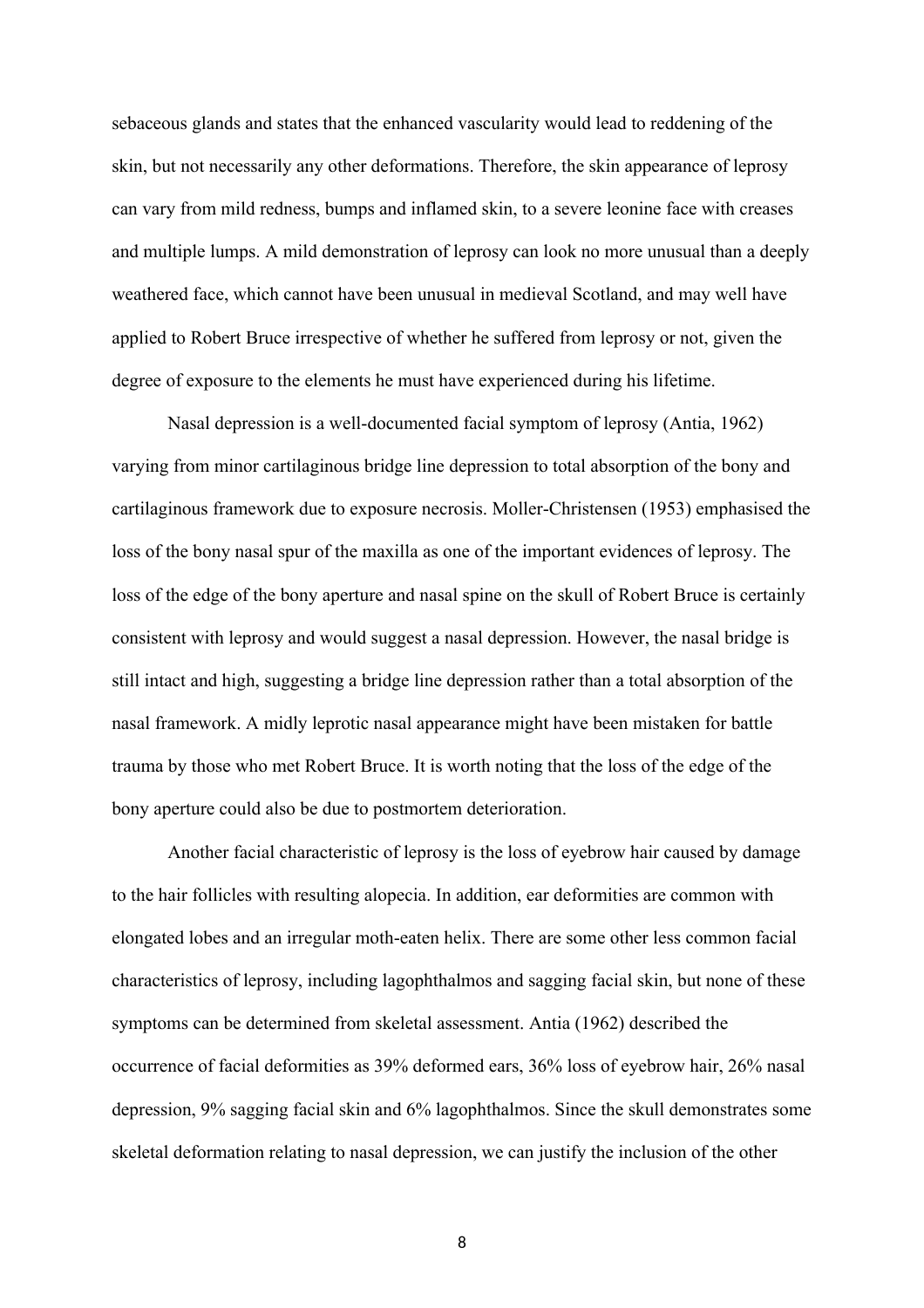more frequently recorded characteristics, namely loss of eyebrow hair and ear deformity. However, the other less common facial deformities are not included in the facial depiction of Robert Bruce.

Therefore, if Robert Bruce had leprosy, then, based on the skeletal and historical evidence, his most likely facial appearance would have been a red patchy face, depressed nose, deformed ears and sparse eyebrows. These facial characteristics may not have been significant enough to change the perception of his appearance, or affect his visual status as a powerful and influential king.

The other area of contention in relation to the skull of Robert Bruce is whether or not there are signs of healed wounds to the face. Liston was the first assessor to mention healed trauma (Jardine, 1821) and he noted 'a kind of mark on the right side of the sagittal suture'. However, neither Pearson (1924) nor Bryce (1926) mention any healed trauma, and Bryce suggests that 'any marks or defects are clearly due to imperfections in the casting'. Analysis of the skull cast shows no signs of a healed wound in this area. However, Liston frequently confused the right and the left in this assessment, and it is possible that he meant the left side of the sagittal suture where a line is visible. The facial reconstruction by Neave (Macleod and Hill, 2001) also shows a healed wound in this area originating from the supraorbital margin consistent with a sharp force injury, and Macleod and Hill (2001) describe this as 'uncomplicated' healing with a soft tissue scar. On inspection, there does appear to be a difference in shape between the left and right supraorbital margin, but this is minor and surrounds a clearly defined left supraorbital notch. Whilst a supraorbital notch is not visible at the right supraorbital margin, it is common to see asymmetry in the supraorbital region. It is possible that this area on the skull demonstrates a healed wound, but this is also a common site for vascular paths, especially on robust male skulls, and this seems a more likely feature without confirmation of bone healing.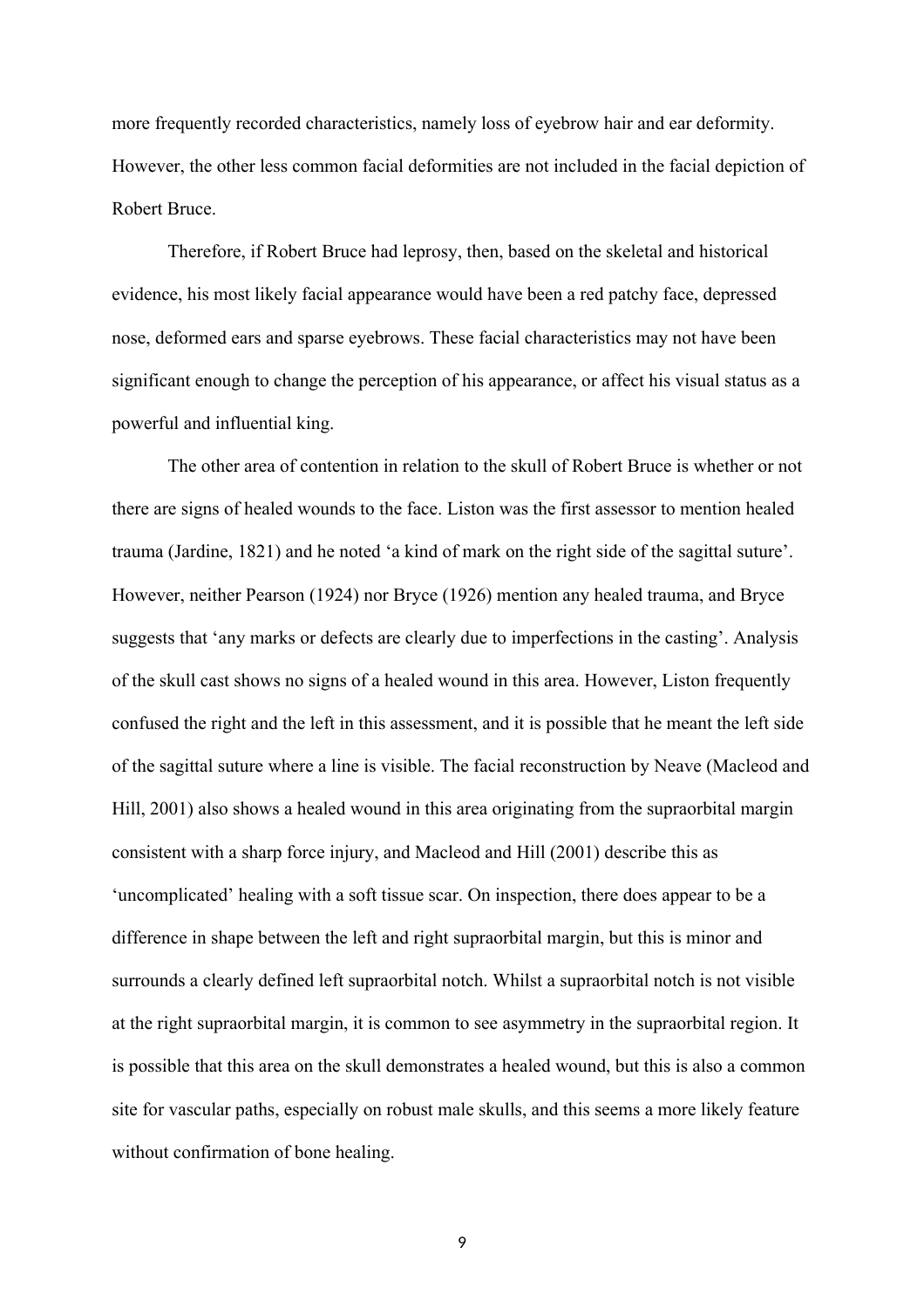The next mention of healed trauma is from Macleod and Hill (2001) who note that the left orbit is markedly larger than the right, the distal portion of the superior orbital margin deflected outward, damage to the lower orbital rim and an outward and backward deflection of the left zygoma, all indicating a tripod-type fracture. This is attributed to blunt force injury without soft tissue scarring. No other report mentions this healed injury, even those by individuals who assessed the actual skull (where healed bone would have been apparent). Kaufman and MacLennan (2001) state that the left zygomatic arch was missing and Pearson (1924) remarked that the cast lacked the left zygomatic ridge, but he did not know whether this was broken off in the skull or more recently from the cast. Kaufman and MacLennan (2001) however, suggest that the edges of the bone showed signs of healing. However, this is a different area to that described by Macleod and Hill, and Kaufman and MacLennan do not mention the zygoma and orbit. Macleod and Hill (2001) do not mention the missing zygomatic arch at all. There seems to be a good deal of confusion surrounding the left side of the skull at the cheek and orbit. It is unclear whether or not the left superior-lateral corner of the orbit was missing on the original skull, as some photographs of the cast appear to show the orbital bone and others do not. The Hunterian cast, and the plates of the cast from the Anatomical Department of the University of Edinburgh in the Pearson report (1924), show the missing orbital bone and the missing zygomatic bone. Signs of healed bone are extremely difficult to identify from a skull cast, and it is unclear from the two papers (Macleod and Hill, 2001; Kaufman and MacLennan, 2001) what features have been associated with healing bone. A fractured zygomatic arch is a frequent facial injury due to its prominence and vulnerability (Haung et al., 1990), and this is often recorded as a postmortem fracture. It is also common to see asymmetry in orbital size and zygoma shape (Vig et al., 1975; Peck et al., 1991). Therefore, in conclusion, the left zygomatic bone and orbit do not appear unusually different to the right, and if there has been blunt force trauma the bone healing is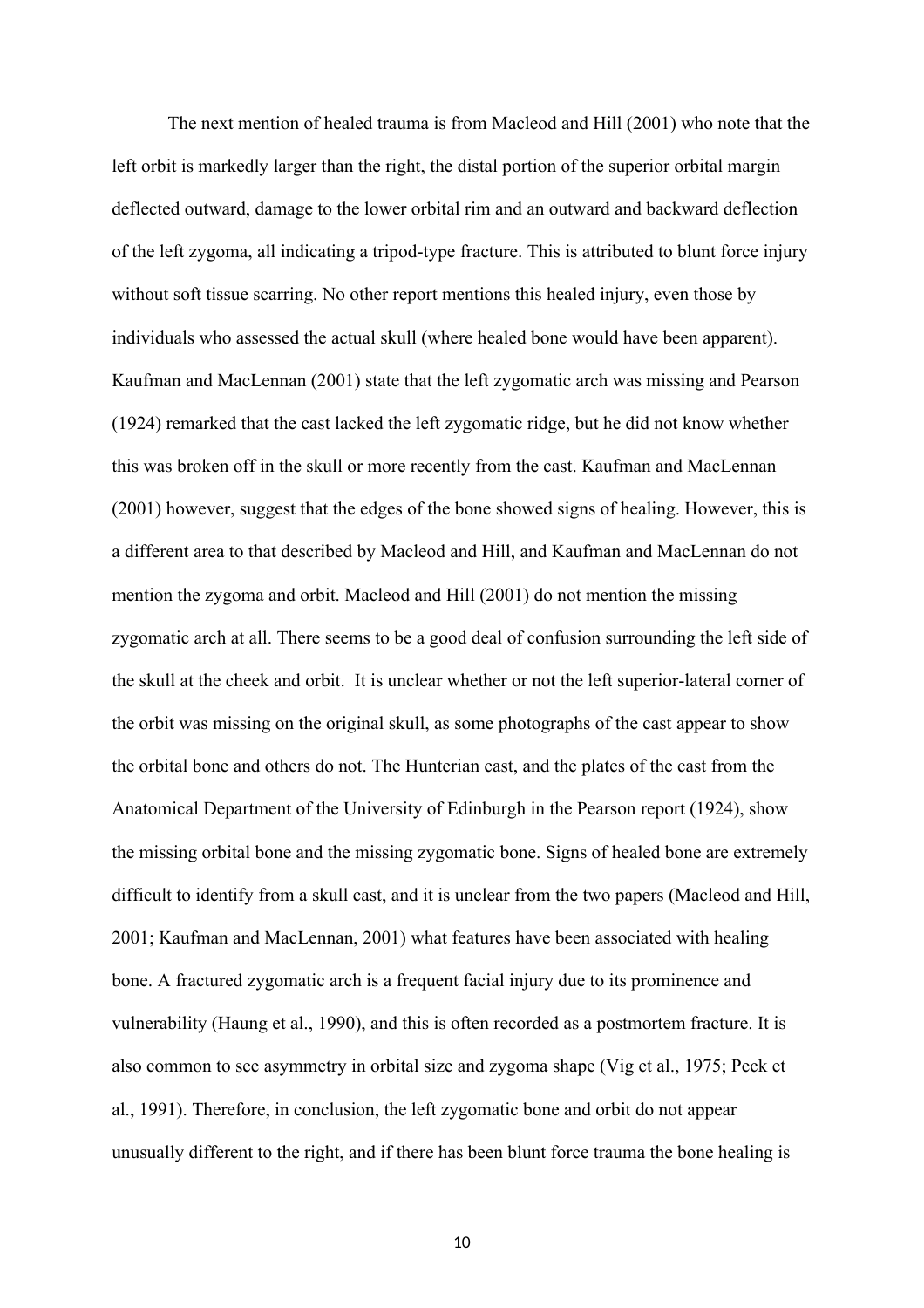not visible. However, since this type of trauma would not have affected the soft tissues, any facial depiction will correctly reflect the position of the zygomatic complex and orbit regardless of whether or not there has been a blunt force injury. Therefore, no soft tissue changes associated with healed trauma were included in the facial depictions.

In the absence of DNA evidence, and given the minimal historical evidence relating to his ancestors and descendants, interpretation of the hair, skin and eye colours of Robert Bruce was carried out largely on the basis of genetic probabilities. The inheritance patterns of such traits are now reasonably well understood and comparatively simple (Mengel-From et al., 2009), but in the absence of an actual DNA sample from the remains we cannot infer directly any genetic information regarding Robert Bruce. Nonetheless, given contemporary descriptions and portraits of some of Bruce's relatives, we considered whether it might be possible to predict his probable eye and hair colour. Blue eye colour is strongly associated with recessive variants in the *OCA2* gene, and is thought to have arisen relatively recently in human evolution, well after the migration out of Africa (Eiberg et al., 2008). Indeed, the blue eye *OCA2* variants are relatively common in northern Europe. Nonetheless, blue eyes  $(\sim 38\%)$ remain less frequent than brown eyes (44%) in the Scottish population (Mengel-From et al., 2009). Coupled with evidence from portraits – although most of these are not contemporary – showing brown eye colour in James I and his descendants (Scottish National Portrait Gallery: [https://www.nationalgalleries.org\)](https://www.nationalgalleries.org), these data suggest that on the balance of probabilities, Robert Bruce had brown eyes.

The ancestral hair colour in humans, and that most frequent in the majority of populations, is brown or black. In northern Europe red hair is relatively common, with an incidence of ~15% in the Scottish population (Mengel-From et al., 2009). Red colour is primarily mediated by recessive variants in the melanocortin 1 receptor gene (*MC1R*). These variants are recessive and red-haired individuals need to inherit two copies of the red hair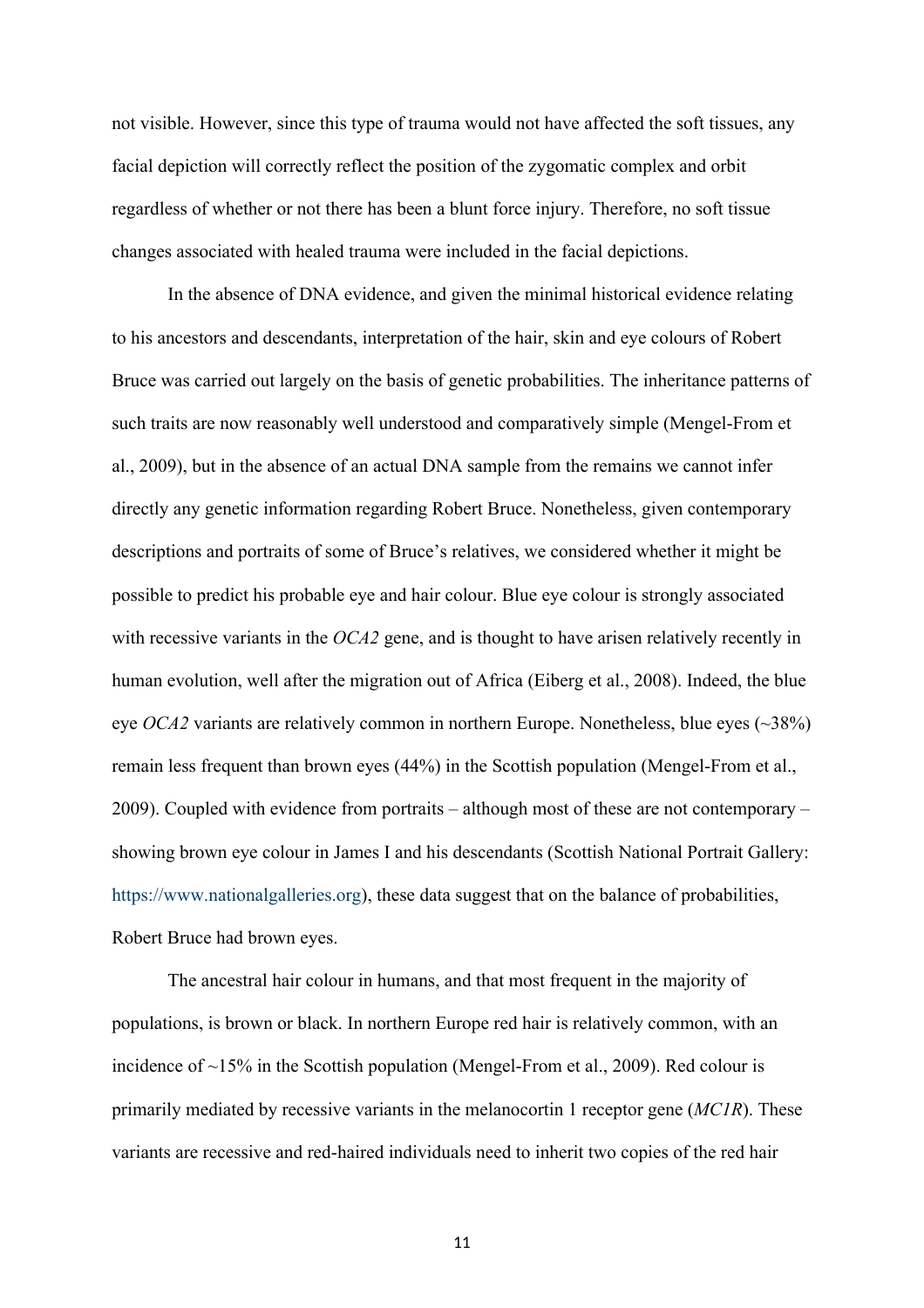colour genetic variant, one from each parent. These variants are present at a combined frequency of ~44% in the Scottish population (Mengel-From et al., 2009). Thus, the proportion of individuals inheriting two copies of these variants is expected to be 19.36%  $(0.44 * 0.44)$ . This is slightly higher than the observed frequency of red hair  $(\sim 15\%)$  and reflects the complex genetics of hair colour and the action of genetic variants in other genes that can mask the effects of the *MC1R* variants (Mengel-From et al., 2009). Nonetheless, we can use the frequency of these *MC1R* variants, assuming they have not changed significantly over the last 700 to 800 years or so, to roughly estimate the likelihood that Bruce had red hair.

The copy of the Scottish royal genealogy in the 'Poppleton MS' suggests that one of Bruce's great great granduncles, William I, had red hair (Broun, 1999: 176). We can therefore assume that William I must have inherited two copies of the red hair *MC1R* variant, one from each parent. Thus, we can assume that William I's father (one of Bruce's great great great grandfathers), Earl Henry, carried at least one copy of the *MC1R* genetic variant associated with red hair. Likewise, William I's mother must also have carried at least one copy of the *MC1R* genetic variant associated with red hair. There is a 50% probability that William I's brother David earl of Huntingdon would have inherited the same version of the *MC1R* gene from his father, and a 50% probability that this same copy would have been transmitted to David earl of Huntingdon's daughter, Isabel. The same would be true for Isabel inheriting the same version of the *MC1R* gene carried by William I from his mother through David earl of Huntingdon. This yields a combined probability of Isabel inheriting one of the same red-hair associated versions of *MC1R* of 50% (0.5 \* 0.5 + 0.5 \* 0.5). The overall chance that Isabel would have passed this same version of the gene identical by descent to her son Robert Bruce the Competitor would be 25% (0.5 \* 0.5), and likewise that he would pass that to his son, and Bruce's father, Robert Bruce earl of Carrick would be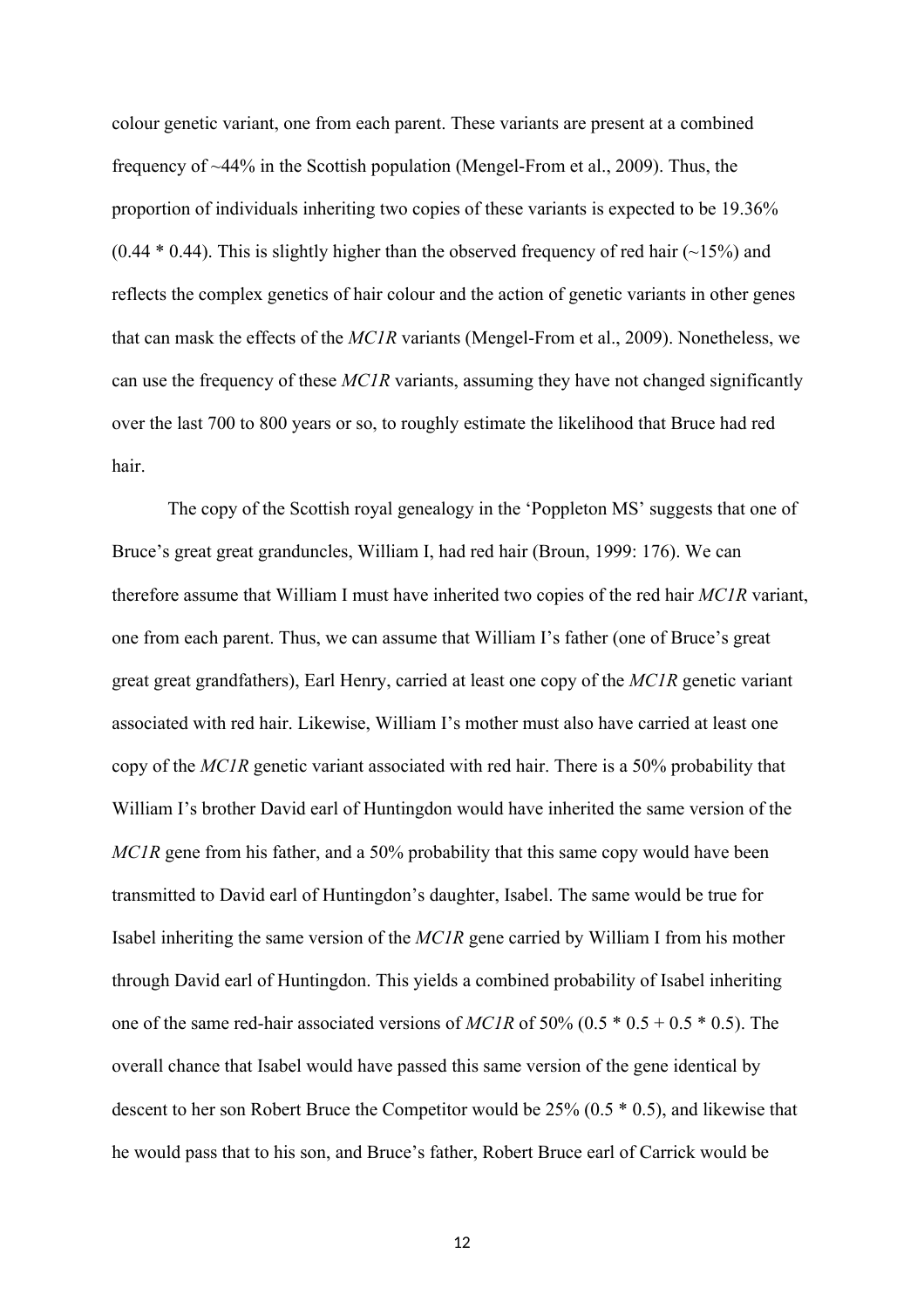12.5% (0.25  $*$  0.5). Therefore, the chance that this same version of the gene identical by descent would pass all the way to Robert Bruce king of Scots would be halved again to 6.25% (0125 \* 0.5). This is a relatively low probability and only marginally increases the likelihood that Robert Bruce would have had red hair from the expected population average of 19.36%, to 20.9% (0.0625  $*$  0.44 + 0.9375  $*$  0.44  $*$  0.44).

However, pictorial evidence suggests that Robert's great great grandson James I may also have had red hair (Scottish National Portrait Gallery: https://www.nationalgalleries.org). This would imply that James I's father, Robert III, carried at least one copy of the *MC1R* red hair associated variant, and a 50% probability that Robert III inherited it from his father Robert II. Likewise, there is a 50% probability that this same version of the *MC1R* gene was inherited from Robert II's mother Marjorie Bruce, and a 50% chance that she in turn inherited it directly from her father Robert Bruce. Overall, the likelihood that a red hair associated version of the *MC1R* gene was inherited by James I, identical by descent from Bruce, is therefore  $12.5\%$  (0.5  $*$  0.5  $*$  0.5). The chance that one of the red hair versions of the *MC1R* gene carried by William I was carried all the way through Bruce and onto James I is only 0.39%. Nonetheless, knowing that both William I and James I may have carried two copies of the red hair associated version of the *MC1R* gene does increase Bruce's chance of having red hair from the population average of 19.36% to 24.1% (see Figure 1). However, this figure is still well below 50% and in the absence of additional information, the balance of probabilities remains that Bruce did not have red hair and that he thus was more likely to have had brown hair.

## Figure 1: Conditional probabilities of red hair in Robert Bruce and his relatives

Males = squares, females = circles, red hair = red, unknown hair colour = grey. Conditional probabilities (%) of red hair calculated from 100M simulations, assuming 50% transmission for each variant from parents, and 44% red hair frequency associated *MC1R* variant in general population.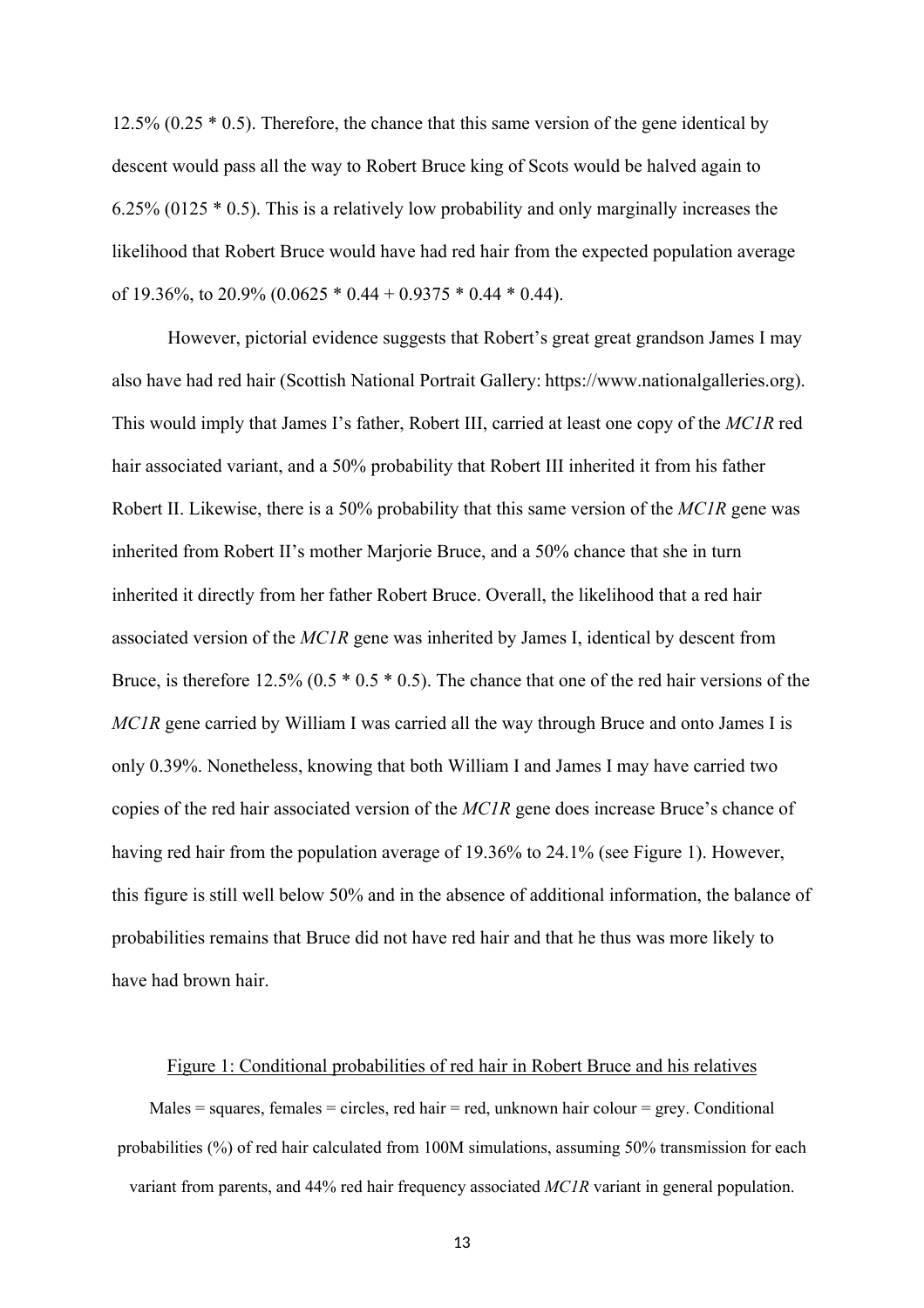There have been a number of previous attempts to reconstruct the face of Robert Bruce. Pearson (1924) was the first to suggest that 'a great sculptor could from it restore the personality of Bruce to the Scottish nation and provide an ideal far more correct than the fancy portraits of the 17th and 18th centuries'. In 1958, the earliest facial reconstruction of Robert Bruce was produced by the Edinburgh sculptor, Charles Pilkington-Jackson, in collaboration with Professor Romanes, Professor of Anatomy at the University of Edinburgh, and this was exhibited at the Royal Scottish Academy. In 1996 Dr Iain Macleod, a dental radiologist, commissioned three reconstructions of Robert Bruce using different techniques from Professor Peter Vanezis (University of Glasgow), Brian Hill (Newcastle Dental Hospital) and Richard Neave (University of Manchester). The faces from all four reconstructions were then compared with each other using 3D scans and found to be consistent (Macleod, 1998; Macleod and Hill, 2001), despite numerous apparent differences.

The first steps in our reconstruction were to 3D scan the skull cast using a Polhemus FastSCAN 3D laser scanner, and then import the 3D model into 3D System's Touch X © hardware and Geomagic Freeform Modelling Plus © software. The craniofacial reconstruction system utilises a database of pre-modelled muscles and anatomical structures created for use in forensic depiction, and the determination of facial features is carried out by assessing related bony detail, employing a number of standards related to anatomical principles at each feature (Wilkinson and Rynn, 2012; Rynn et al., 2010; Wilkinson, 2010; Wilkinson and Mautner, 2003; Fedosyutkin and Nainys, 1993; Angel, 1978; Gerasimov, 1955; Whitnall, 1912) and the width of the philtrum ( Rynn et al., 2010; Wilkinson et al., 2003; Denis and Speidel, 1987; Talass et al., 1987; Holdaway, 1983; Koch et al., 1979; Roos, 1977; Rudee, 1964; Waldman, 1982; Subtelny, 1959; Gerasimov, 1955). This system has been tested using the skulls of living subjects (Lee et al., 2012; Wilkinson et al., 2006) and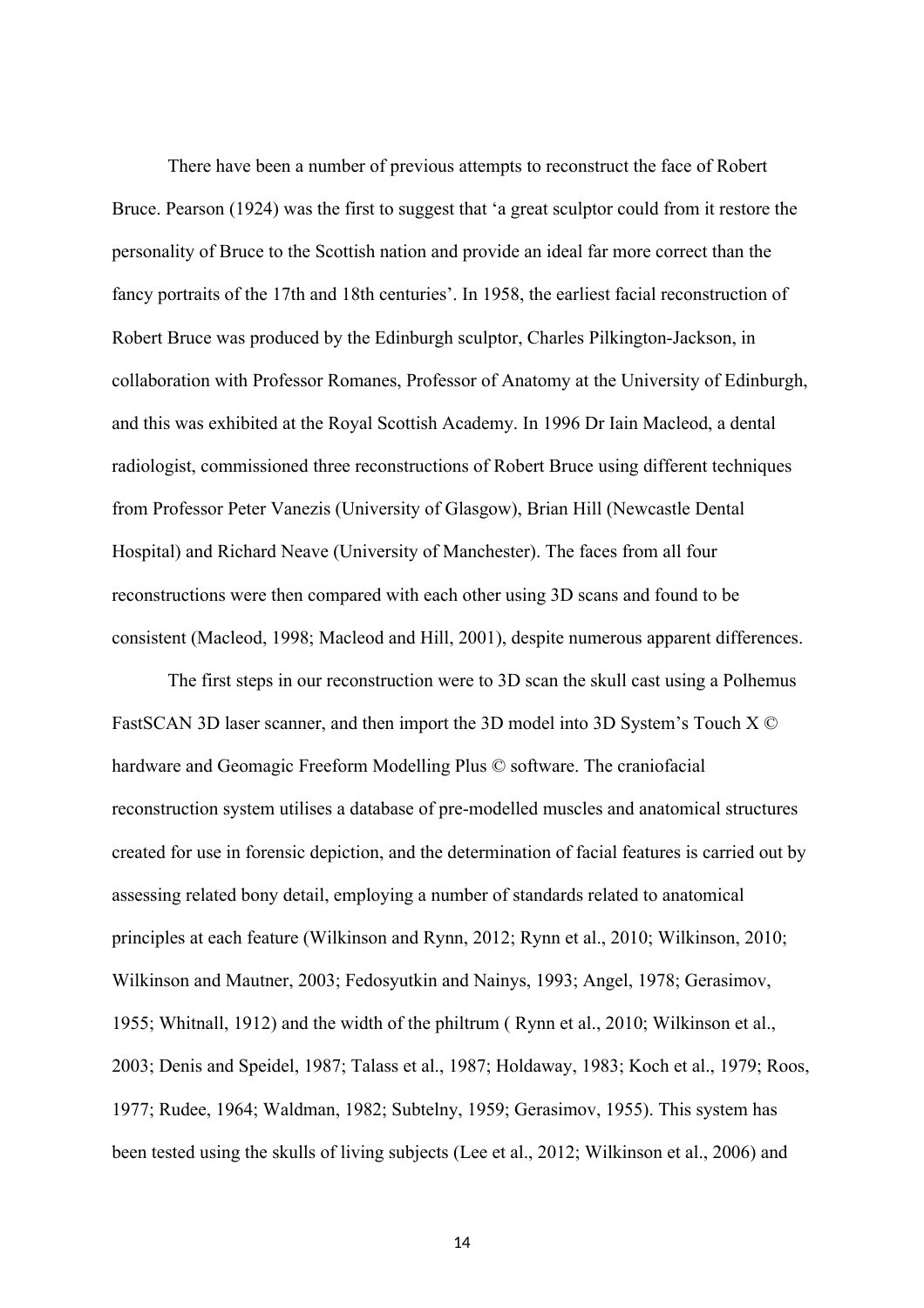these studies suggest that it is possible to create a face that is recognisable, with approximately 67% of the surface of the face showing less than 2 mm of error. High quality photographs of the skull from the Pearson report (1924) were also utilised.

The eyes of Robert Bruce demonstrate horizontal eye fissures, normal eyeball protrusion and low straight eyebrows. Many of the nasal details are not easy to determine from the skull cast due to the deterioration of the nasal aperture borders, alveolar processes and nasal spine. However, some details and measurements could be ascertained and the nose of Robert Bruce is depicted as large, with a straight dorsal ridge, a rounded nasal tip, horizontal columella and wide philtrum. The nose is the least accurate feature of this facial depiction due to the bone deterioration. The skull of Robert Bruce demonstrates the presence of clear nasolabial creases. The lips of Robert Bruce are depicted as moderately thin with upturned corners, a square lower lip, a wide philtrum and a slightly more prominent lower lip than upper lip. The skull also suggests a prominent chin and square jaw line. The skull demonstrated large, prominent, lobed ears and Robert Bruce has a thick muscular neck.

The next stage of the facial reconstruction process (Wilkinson et al., 2006) is the addition of a skin layer over the muscle structure to fill the face to the level of the tissue depth pegs and here we assume that Robert Bruce had an average amount of fat over the surface of the face. In this case, the minimum tissue depth measurements for White European males of 50 to 59 years (Helmer, 1984) were used as more representative of a fourteenth century population (i.e. without contemporary levels of obesity<sup>3</sup>). This skin layer follows the shape of the muscles below, so that the main determinant of facial morphology remains as anatomical structure.

<sup>&</sup>lt;sup>3</sup> The World Health Organization (WHO) states that worldwide obesity has tripled since 1975. In 2016, 39% of adults, 18 years and older, were overweight and 13% were obese. <http://www.who.int/en/news-room/fact-sheets/detail/obesity-and-overweight>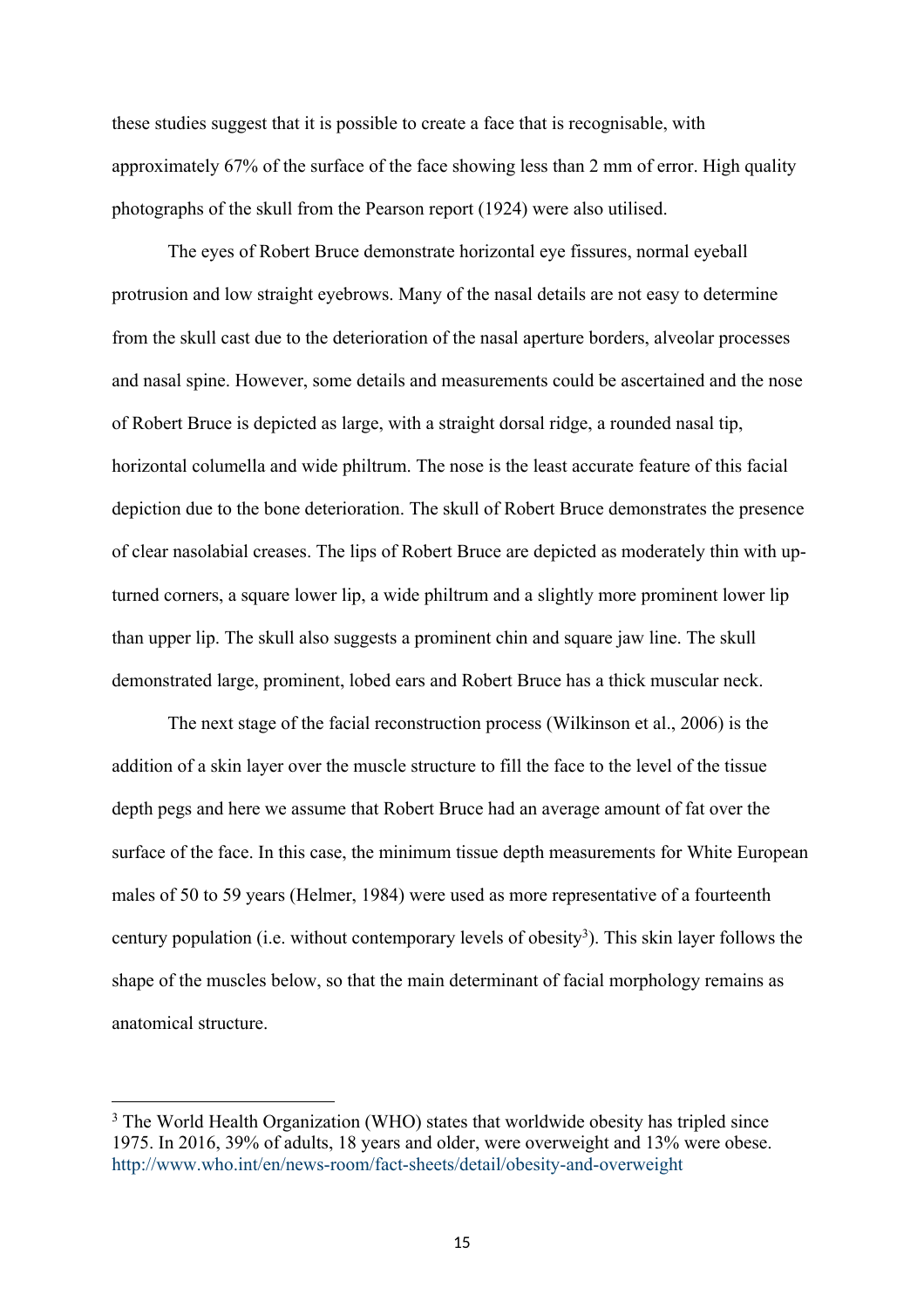Producing an accurate depiction of facial morphology is the most important objective of craniofacial reconstruction from skeletal remains, but in order to generate a life-like appearance, additional texturing (applying colour and pigmentation) is required (Claes et al., 2010). Subtle alterations to the skin layer in texture and colour, based on age, sex and ethnicity, enhance the individuality of the generated facial form (Evenhouse et al., 1992). The process of texturing the skin of this depiction of Robert Bruce included export of the 3D model from Geomagic Freeform Modelling Plus © into Pixologic ZBrush 4R7 © where texturing methods, including draping digital photographs over a solid 3D object or hand painting directly on to the 3D model surface, were utilised (Mahoney and Wilkinson, 2010). Three-dimensional technologies used in gaming and film industries allow the production of realistically textured CGI, creating familiar images consistent with photographs or film sequences (Wilkinson 2005; Davy et al., 2005). Pixologic ZBrush 4R7 © is an industry standard software used in the visual effects and gaming industries to generate and texture 3D models including digital human characters.<sup>4</sup>

The Pixologic ZBrush 4R7  $\heartsuit$  process includes topology<sup>5</sup> 'cleaning', UV map<sup>6</sup> creation, basic eye shape addition (Davy et al., 2005), skin detail sculpture to represent

<sup>&</sup>lt;sup>4</sup> Computer-generated characters developed in Pixologic ZBrush 4R7 © by American firstparty video game developer Naughty Dog for the PS4 game 'UNCHARTED 4: A Thief's End' are examples of such work. Naughty Dog's Zbrush workflow was presented at ZBrush Summit 2016:<https://www.youtube.com/watch?v=aHmWZey9r9g>

<sup>&</sup>lt;sup>5</sup> Topology refers to the basic structure of a 3D mesh, i.e. the 3D coordinates of the mesh vertices (Karini and Gotsman, 2000).

<sup>6</sup> A 3D model must always contain both 3D shape and texture information. Accurate 3D texture information can be retained in a 2D image format by using the so-called *UV* map. The axes of the 2D *UV* map are called U and V. *UV mapping* is a process which can roughly be described as a coordinate mapping function that warps a 2D image containing texture information to a 3D mesh (Levine and Yu, 2009). In addition to the standard XYZ Cartesian coordinates, each vertex has a UVW coordinate vector, which corresponds to its texture as opposed to its position in virtual space (Davy et al., 2005).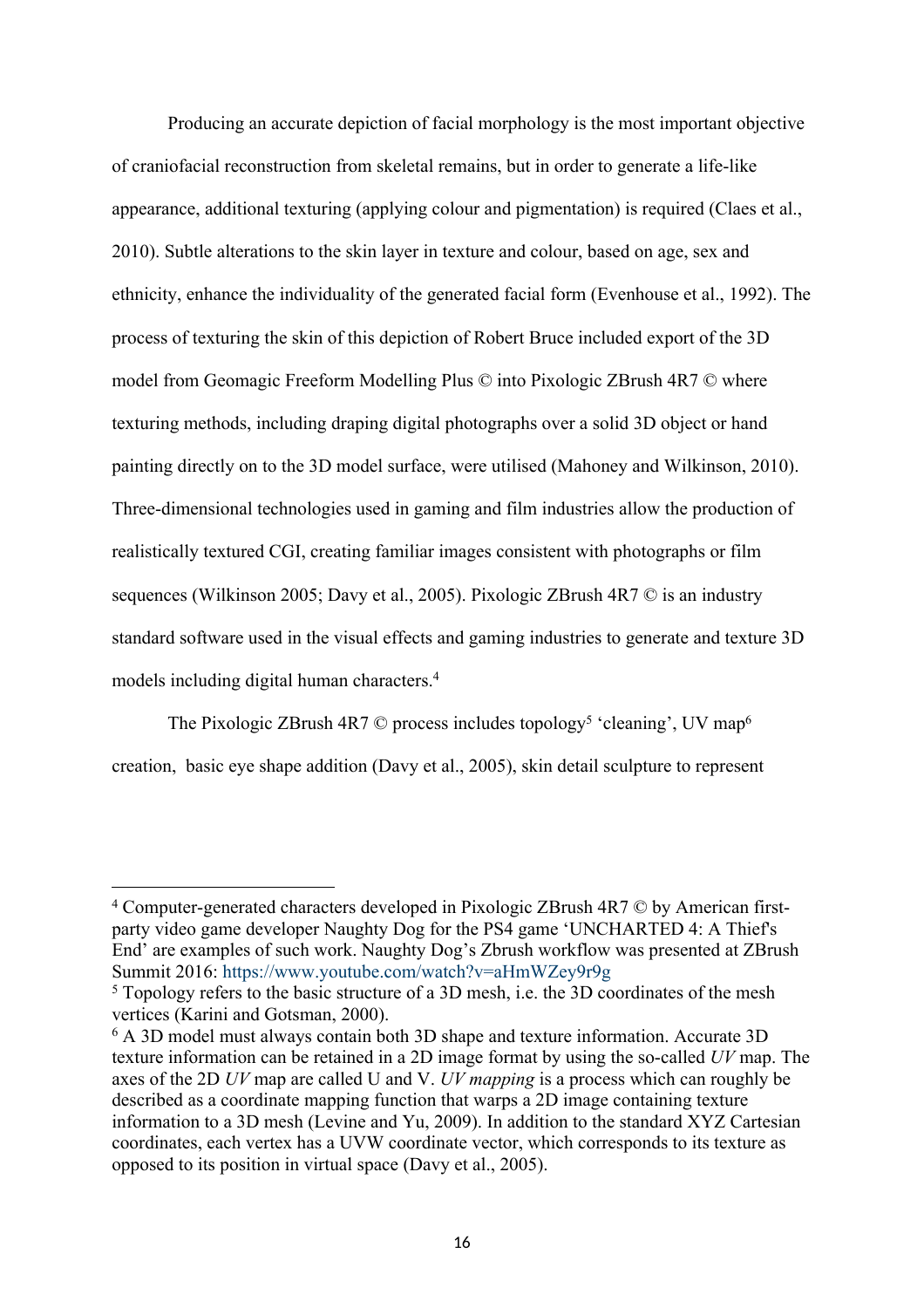ageing (Kingslien, 2011; Spencer, 2010), spotlighting, polypainting, skin shading, texture maps (Abate et al., 2004; Levine and Yu, 2009) and hair plug ins.

Ageing skin loses elasticity, wrinkles form and the facial lines become more obvious (Mullins, 2012). The most consistent change to ageing skin is in the overall texture from smooth to rough, with sagging of tissues, notably under the eyes and at the neck (Mullins, 2012). With increased age, eyebrows become coarser with longer hairs, the hairline recedes at the temples, and there is a gradual loss of hair pigmentation (Neave, 1998). Robert Bruce is therefore depicted with appropriate age-related changes to the skin, including crow's feet, eye bags, neck and forehead creases.

With regard to facial hair, the formulaic coins show a clean-shaven face with curling hair, closely resembling the coins of Bruce's immediate predecessors and successors. The great seal images, on the other hand, may suggest a short beard and curling hair (Pearson, 1924: Plates VII, XII; [Spink], 2002: 21; Birch, 1905: 39-43, 135, 139; Duncan, 1988: 178- 85). Therefore, given the absence of better historical evidence and Bruce's middle age, short, mildly receding hair and slight facial stubble is presented on the leprosy-free depiction, to maximise visual access to the face. The decision to create depictions of Bruce wearing a bascinet and aventail allowed for the elimination of issues of hairstyle, leaving the emphasis in these depictions upon the face alone.

Decisions relating to Robert Bruce's likely headwear referred to John Barbour's epic poem *The Bruce*. This includes a passage describing a dramatic incident on the first day of the Battle of Bannockburn in 1314, when Bruce is charged by an impetuous English knight, Sir Henry de Bohun. Barbour tells us that 'on his bassynet he [Bruce] bar / Ane hat off quyrbolle ay-quhar, [always] / And thar-upon into taknyng [signifying] / Ane hey croune that he wes king'. The foolhardy knight recognised the king 'by the croune that wes set / [...] apon his bassynet' (Duncan, 1997: 449-51).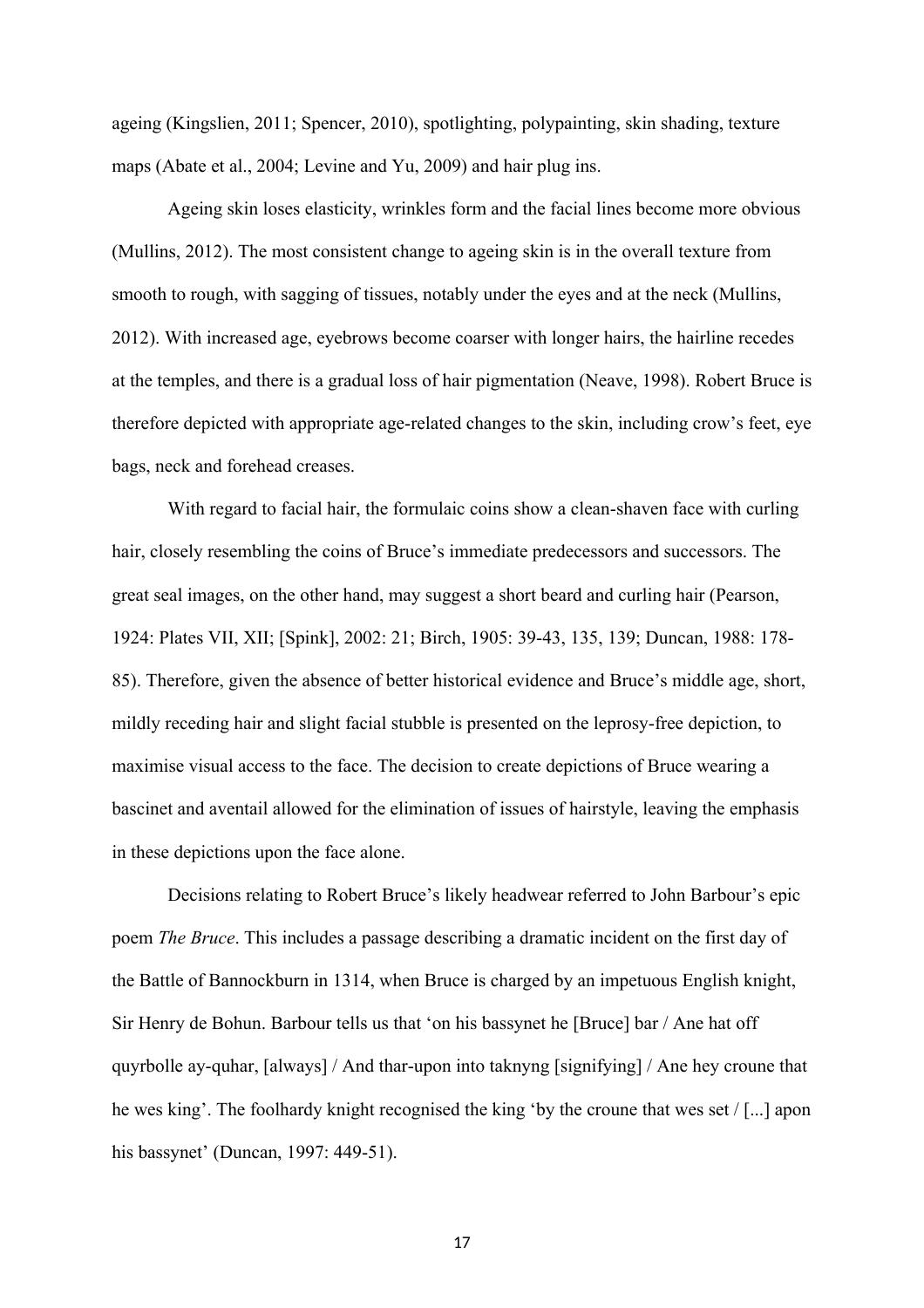The bascinet - from the French for small basin - is an iron or steel helmet carefully shaped to protect the head, and they were a common sight on the medieval battlefield. Robert I's 1318 bilingual arming act in Latin and Scots stipulates that men with £10 worth of goods are to serve in the royal host armed in a 'bacinetum / basnet' (Innes and Thomson, 1814-75: i, 113; Caldwell, 1979: 8-11). However, no bascinets from the time of Bannockburn survive, and it is artwork such as manuscript miniatures and tomb effigies combined with later survivals that can provide information and inspiration. The shape of the bascinet changed throughout the fourteenth century from hemispherical to a more pointed peak, and the armourer who recorded an inventory of Richard, earl of Arundel's harness in 1397 made a distinction between the old round bascinets ('vailles rounde bacynetz') and those with high tops ('de haut tour') (National Archives, E 163/6/13). The neck defense attached by staples around the edge of the bascinet, through which a cord passes, is the mail aventail, constructed of steel rings riveted together to form a flexible mesh, and its name is derived from *vent*, the French for breath.

In Barbour's passage the bascinet has on it a hat of *cuir bouilli*, and this term means boiled leather in French. Its construction, however, more likely involved the soaking, shaping, and heat treatment of raw animal hide, as this tough material was used to make body defences. The 'hat' referred to by Barbour may have been some sort of covering. In 1322 the armourers of London complained that certain men were bringing old, worn out, and damaged bascinets into the city and re-covering them for sale ('veils bacenetz debruses and fauses ore nouelement couers'), to the 'vileyn esclaundre' or villainous slander of their craft (London Metropolitan Archives, Letter-Book E, fol. 133r). Softened leather, however, rather than *cuir bouilli* seems to have been the covering of choice. Edward II's armourer made payment for 'white buckskins to cover bascinets when the need arises' ('peux de Cheuerel blaunk por couerir bacinetz quaunt mestier soit') (National Archives, E 101/16/5). The hat worn by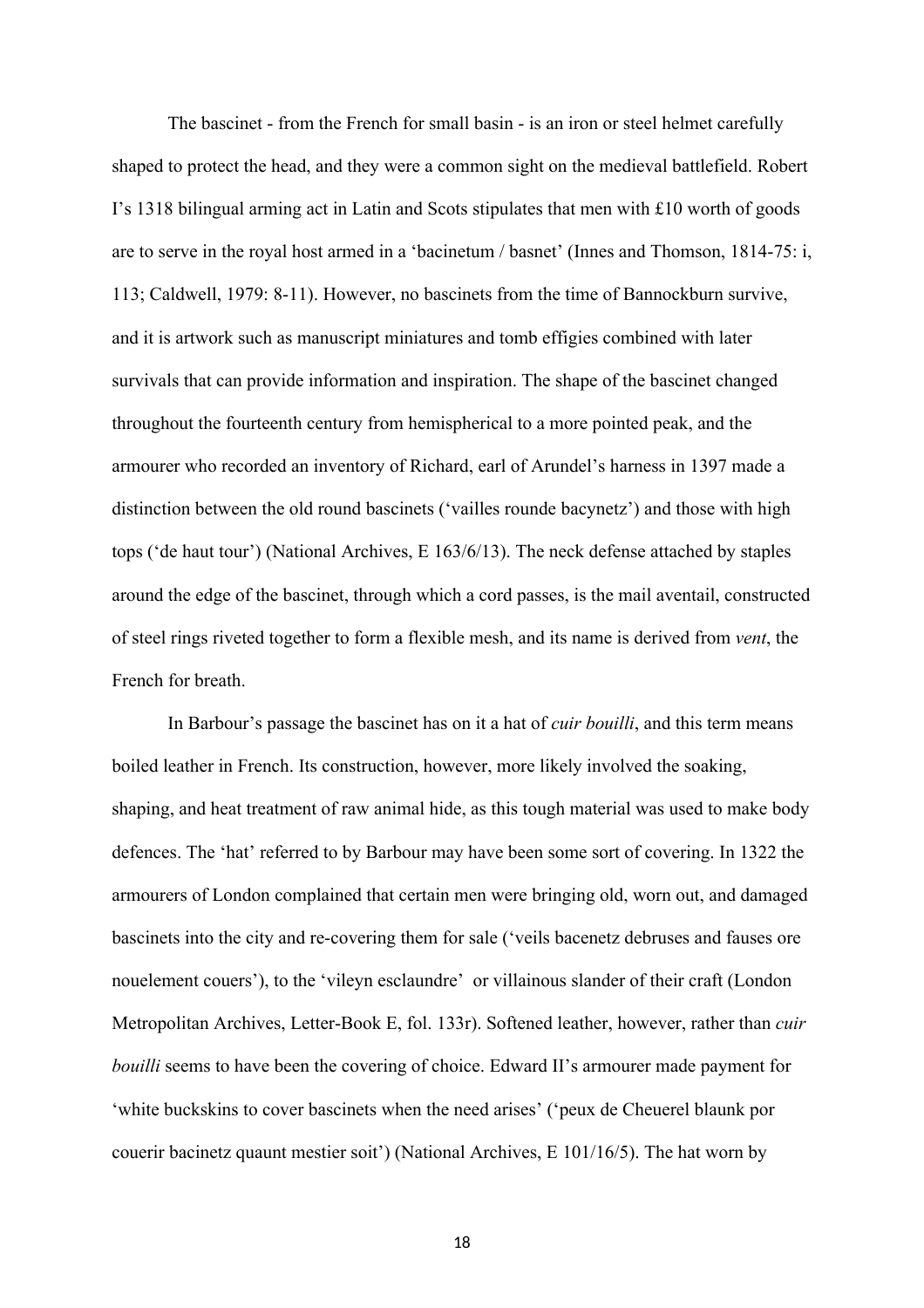Bruce in Barbour's passage may well have been decorative, while also serving as a mount for the crown. The leatherworkers of medieval Scotland produced beautiful and intricate goods as evidenced by examples from extensive excavations at Perth (Dransart et al., 2012: 379).

Whereas medieval armourers skilfully hammered out bascinets from one piece of metal, the 3D digital model of the bascinet was produced in pieces. A PolyMesh3D sphere in Pixologic ZBrush 4R7 ©, was manipulated to create a bascinet that fits closely to the underlying head shape, with additional details, such as the fleurs-de-lys and the leather straps.

To create the aventail, small pieces of mail were produced by manipulating a PolyMesh3D sphere in Pixologic ZBrush 4R7 ©, duplicating this new shape multiple times, and then repositioning each new shape using the transpose tools to create an interlocking latticework of shapes that represented a small piece of mail.

Many medieval kings and princes had crowns mounted on their bascinets. The blackened patina in the shape of fleur-de-lys shows where the crown would have sat on a royal bascinet dedicated to Chartres Cathedral now in the Musée des Beaux-Arts there (Cripps-Day, 1942: 91-95). It is believed to originate from Charles V, before 1380. A fine example of a depiction in sculpture is the tomb effigy of John of Eltham, earl of Cornwall, at Westminster Abbey. Earl John had campaigned in Scotland and his effigy was created shortly after his death in 1336. In both these cases the crown is closely shaped to the helmet, the leaves lying flat against the surface. This strongly suggests that the two were integral rather than independent and documentary evidence supports this (Berkeley Castle Archives, Muniment D1/1/30). The crown was produced in Pixologic ZBrush 4R7  $\odot$  and images of Bruce's crown on his coinage and seals were projected on to the modelled crown in order to recreate exact details (Spencer, 2011).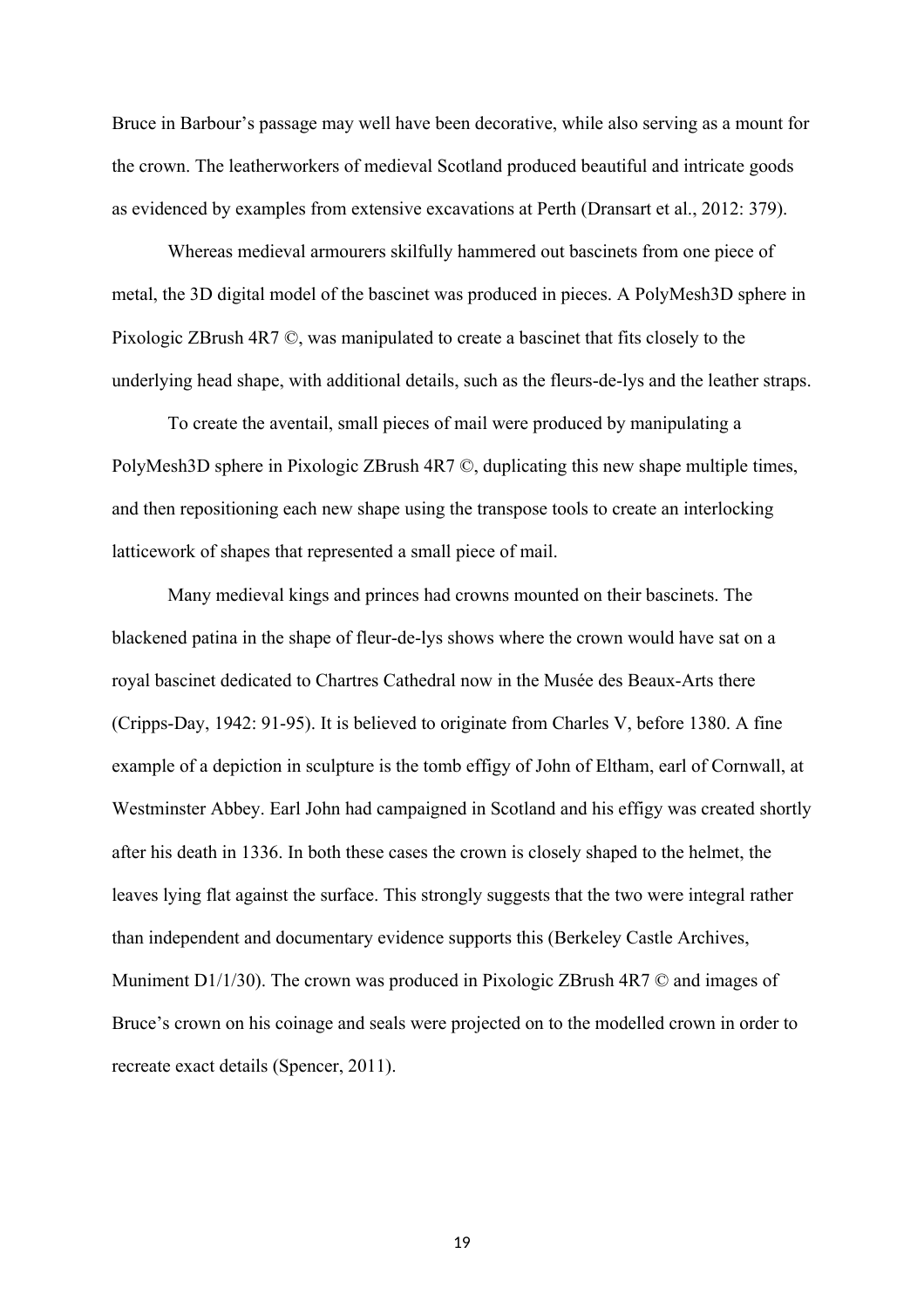These 3D models were exported from Pixologic ZBrush 4R7 © and imported into Autodesk Maya 2015 ©, into the existing 3D scene containing the Robert Bruce model with skin, eyes and hair.

For the 3D facial depiction of Robert Bruce with leprosy, the same process was repeated: 3D reconstruction in Geomagic Freeform Modelling Plus © > texturing in Pixologic ZBrush 4R7 ©> rendering in Autodesk Maya 2015 ©. In Pixologic ZBrush 4R7 ©, the skin colour textures that were painted on to the non-leprosy version of Robert Bruce were projected on to the 3D model with leprosy. This provides a similar base skin colour on both versions for consistency. Using reference images (Lepramuseet St. Jørgens Hospital archive, Bergen, and colour portraits of leprosy sufferers by Johan Ludvog Losting) and information gathered relating to the presentation of leprosy on the skin (Antia, 1962), additional skin details were sculpted and painted to produce the final version of Robert Bruce with leprosy. The 3D model with leprosy was exported and imported into the same 3D scene in Autodesk Maya 2015 © as the non-leprosy version of Robert Bruce containing the same eyes, hair and headgear.

## *Results*

Figure 2: Facial reconstruction with visible muscle structure (left) and skin shape (right). Face Lab team included Sarah Shrimpton, Mark Roughley and Caroline Wilkinson

Figure 3: Facial depictions of King Robert with leprosy (bottom) and without disease (top) Face Lab team included Sarah Shrimpton, Mark Roughley and Caroline Wilkinson

### *Conclusions*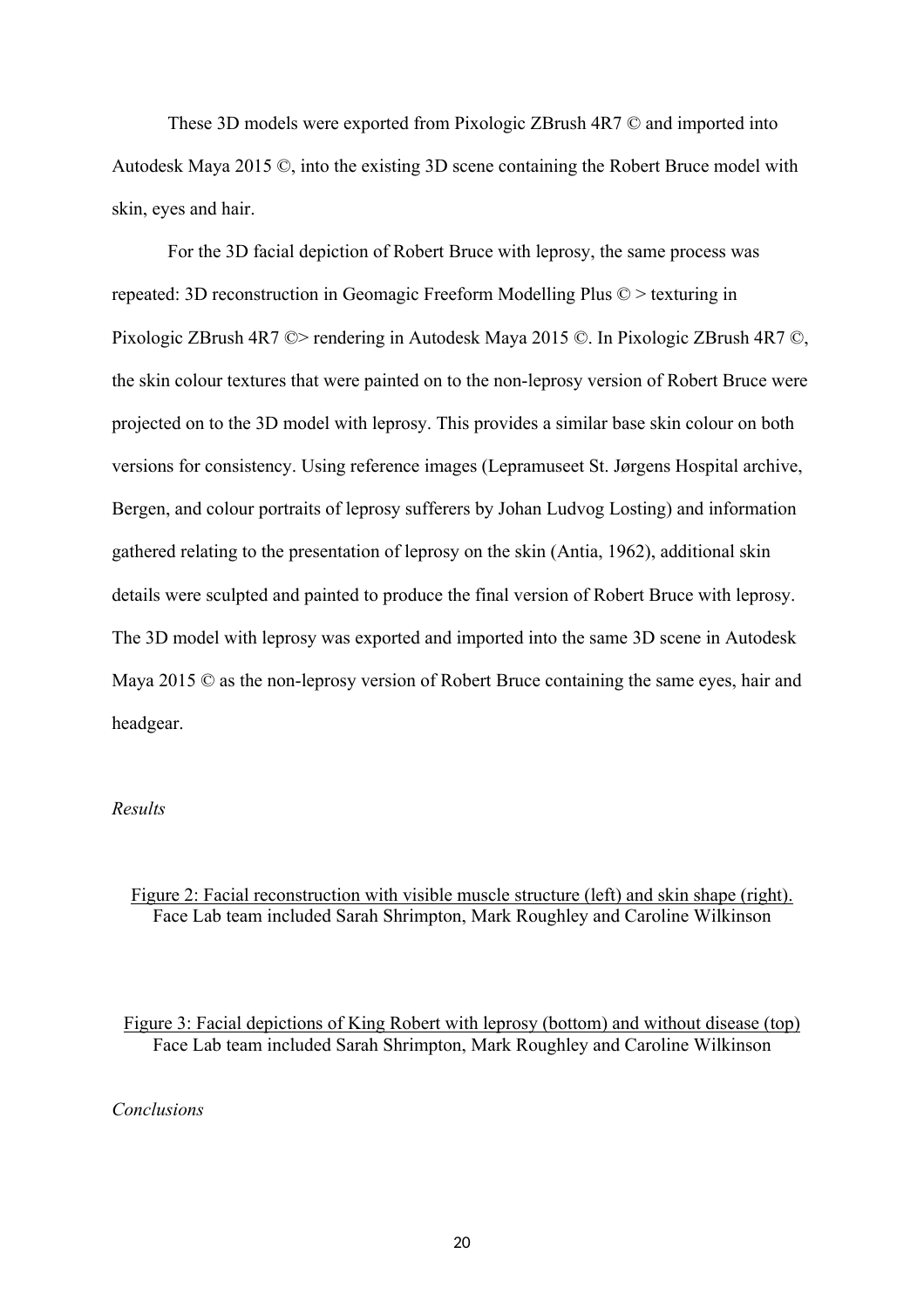The Robert Bruce depictions show a robust face with strong jaw line and thick neck. The final face can be compared to previous depictions from the skeletal remains of Robert Bruce. Two of the previous depictions appear significantly different; the Hill reconstruction has a less prominent nose, no nasolabial creases, a fuller face and longer upper lip. The Vanezis reconstruction has a longer face, smaller eyes, less prominent brow, shorter and more pointed nose, fuller cheeks and less clearly defined nasolabial creases. However, both these reconstructions have a similar chin and jawline. The other two reconstructions are similar to the latest depiction; the Pilkington-Jackson sculpture has the same cheeks, nose, eyes, chin and facial proportions, although the nasolabial creases are less marked and the upper lip is flatter. The Neave reconstruction is also similar, especially at the nose, brow, chin and cheeks, despite the portrayal of severe leonism and healed trauma.

Barrow opens his book's final chapter, 'In Search of Robert Bruce' (Barrow, 1988: 312-24), by acknowledging that 'it is easy to strip away the legend surrounding some notable figure from the distant past, but clearing away the legend does not necessarily reveal the man'. If this research has succeeded in revealing the face of Robert Bruce, in sickness and in health, then it is not for the historian to read the historical Bruce into the face, in the manner in which nineteenth-century phrenologists read him into the Dunfermline skull; but rather to reveal the man whose face this is, and what animated the physical form.

#### *Acknowledgements*

The authors would like to thank the reviewers, The Chancellor's Fund at the University of Glasgow for supporting the project, and all the team in Face Lab for the production of the facial depictions.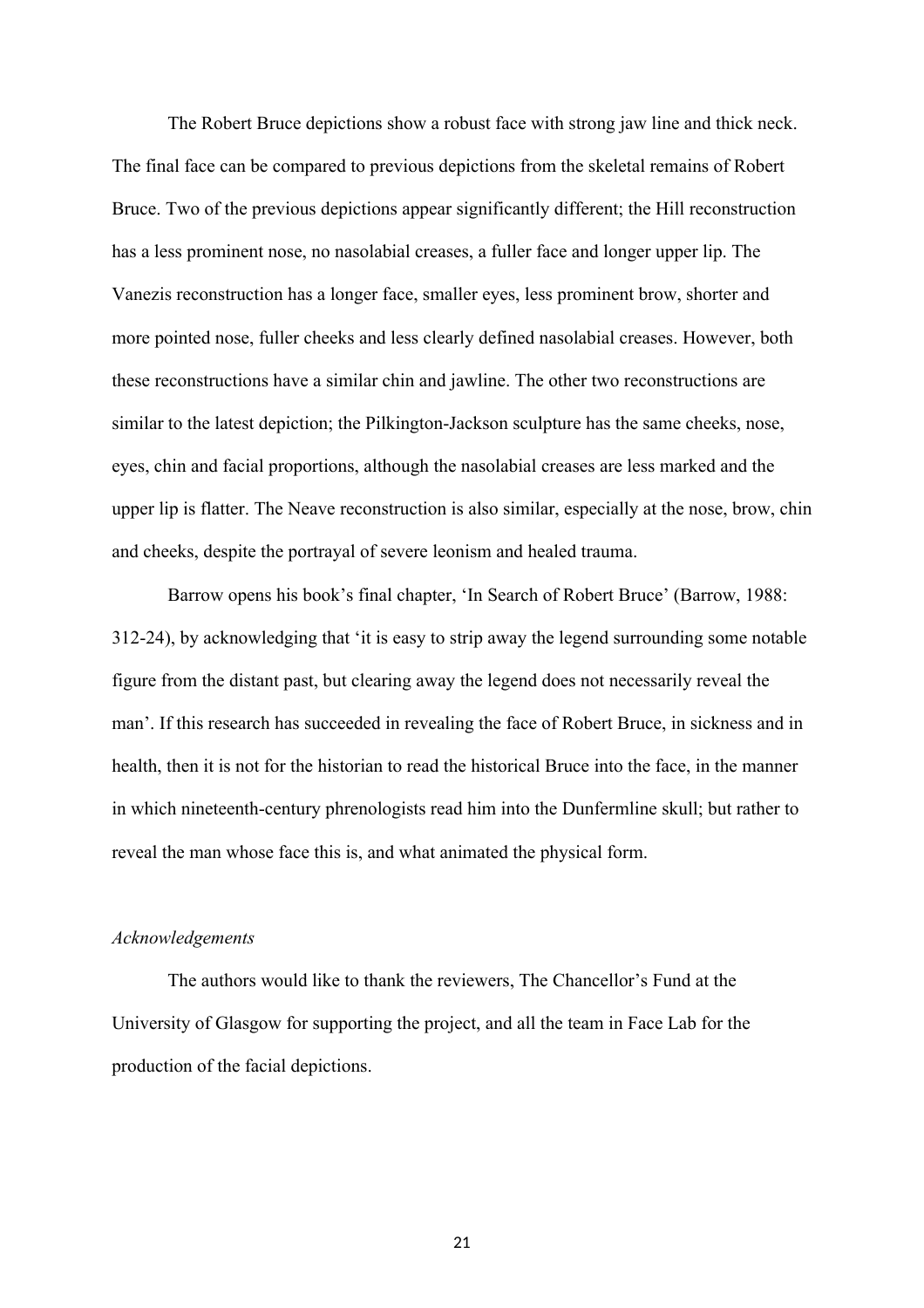#### REFERENCES

Abate, A. F., Nappi, M., Ricciardi, S., and Tortora, G. (2004). FACES: 3D FAcial reConstruction from anciEnt Skulls using content based image retrieval. Journal of Visual Languages and Computing, 15(5), 373-389.

Anderson, C., John, O. P., Keltner, D., and Kring, A. M. (2001). Who attains social status? Effects of personality and physical attractiveness in social groups. Journal of Personality and Social Psychology, 81(1), 116.

Angel, J. (1978). Restoration of head and face for identification. Paper presented at the Proceedings of Meetings of American Academy of Forensic Science.

Antia, N. H. (1963). Reconstruction of the Face in Leprosy: Hunterian Lecture delivered at the Royal College of Surgeons of England on 17th April 1962. Annals of the Royal College of Surgeons of England, 32(2), 71.

Barrow, G. W. S. (1965). Robert Bruce and the Community of the Realm of Scotland. London: Eyre and Spottiswoode.

Barrow, G. W. S. (1988). Robert Bruce and the Community of the Realm of Scotland. Edinburgh: Edinburgh University Press.

Bar-Tal, D., and Saxe, L. (1976). Perceptions of similarly and dissimilarly attractive couples and individuals. Journal of Personality and Social Psychology, 33(6), 772.

Berkeley Castle Archives. Berkeley, Gloucestershire.

Berry, D. S. (1991). Attractive faces are not all created equal: Joint effects of facial babyishness and attractiveness on social perception. Personality and Social Psychology Bulletin, 17(5), 523- 531.

Birch, W. de Gray. (1905). History of Scottish Seals from the eleventh to the seventeenth century. Vol. I. The Royal Seals of Scotland. Stirling and London: Eneas MacKay and T. Fisher Unwin.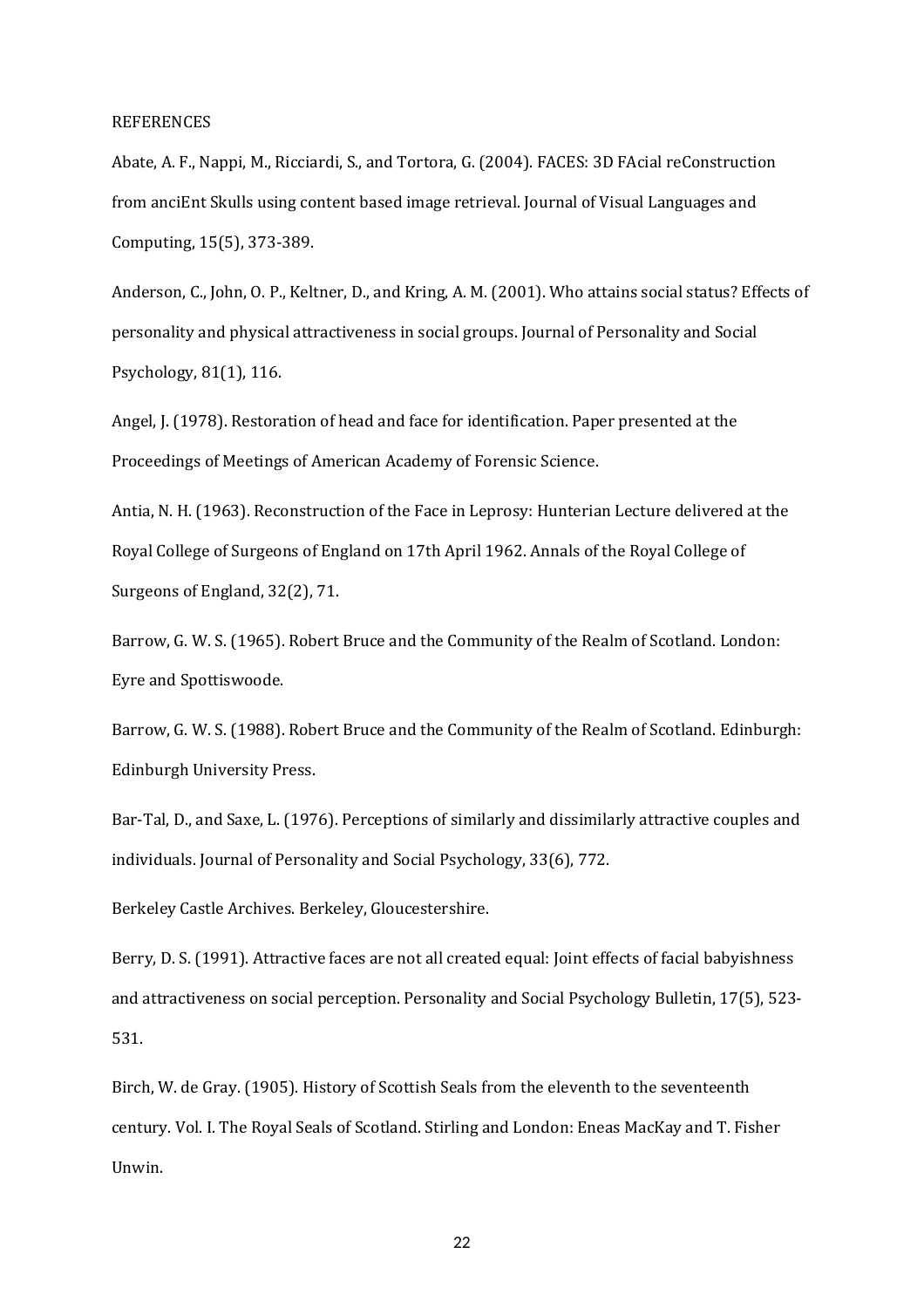Bóo, F. L., Rossi, M. A., and Urzúa, S. S. (2013). The labor market return to an attractive face: Evidence from a field experiment. Economics Letters, 118(1), 170-172.

Brothwell, D. R. (1958). Evidence of leprosy in British archaeological material. Medical History, 2(04), 287-291.

Brothwell, D. R. (1963). Digging up bones. London; British Museum of Natural History Broun, D. (1999). The Irish Identity of the Kingdom of the Scots in the Twelfth and Thirteenth Centuries. Woodbridge: The Boydell Press.

Brown, P. H. (1893). Scotland before 1700: from contemporary documents. Edinburgh: D. Douglas.

Bryce, T. H. (1926). The Skull of King Robert Bruce. Scottish Historical Review, 23 (1926), 81-91. Caldwell, D. H. (1979). The Scottish Armoury. Edinburgh: Blackwood.

Carré, J. M., and McCormick, C. M. (2008). In your face: facial metrics predict aggressive behaviour in the laboratory and in varsity and professional hockey players. Proceedings of the Royal Society of London B: Biological Sciences, 275 (1651), 2651-2656.

Clay, R. M. (1909). The Mediaeval Hospitals of England. London: Methuen Co.

Claes, P., Vandermelen, D., De Greef, S., Williems, G., Clement, J., Suetens, P. (2010).

Computerized craniofacial reconstruction: Conceptual framework and review, Forensic Science International, 201 (1-3), 138-145.

Coleman, J. J. (2014). Remembering the Past in Nineteenth-Century Scotland: Commemoration, Nationality and Memory. Edinburgh: Edinburgh University Press.

Cowan, I. B. and Easson., D. E. (1976). Medieval Religious Houses: Scotland. London: Longman. Cripps-Day, F. H. (1942). Armour at Chartres. Connoisseur, 110, 91-95.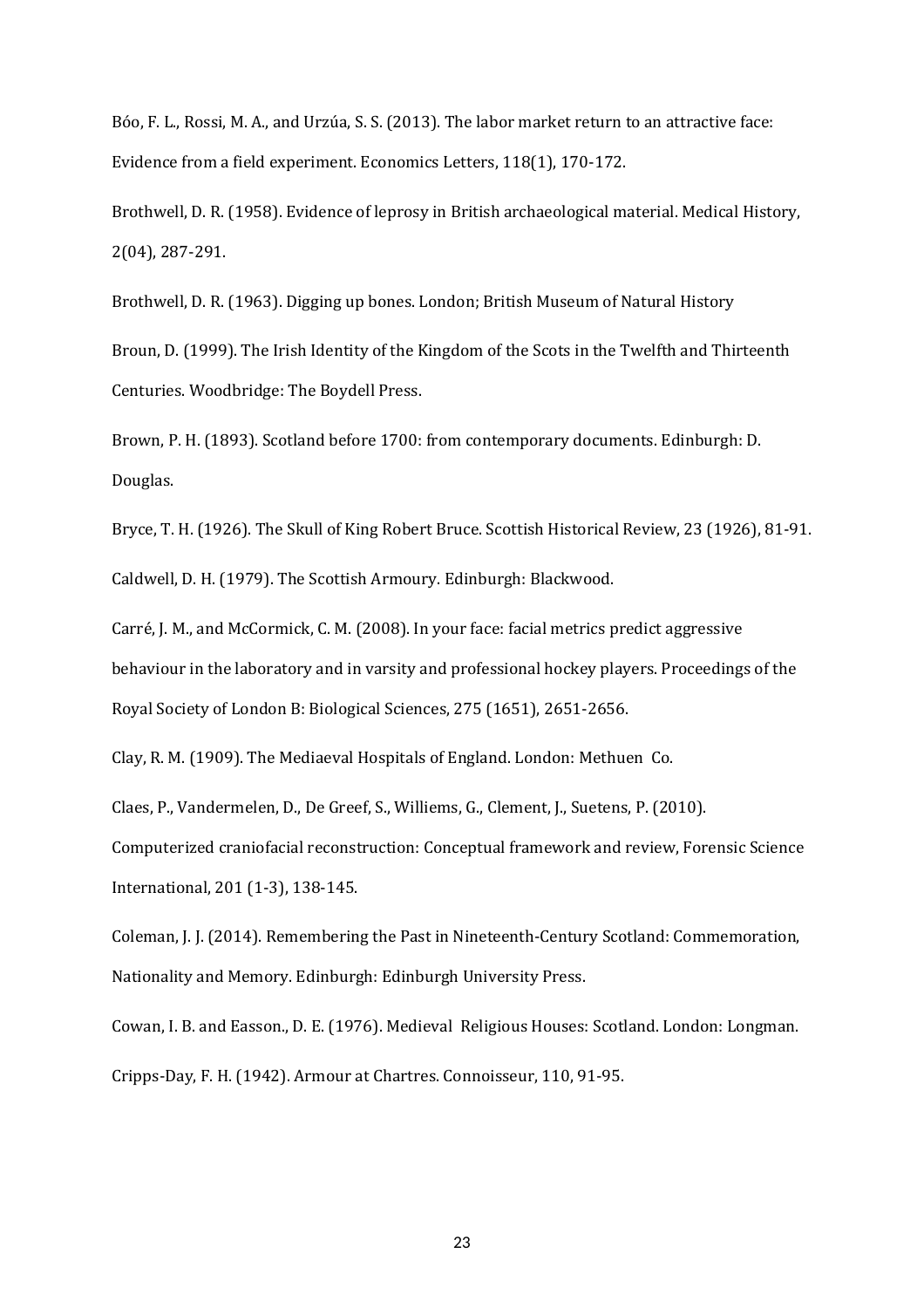Davy, S., Gilbert, T., Schofield, D., Evison, M. (2005). Forensic facial reconstruction using computer modelling software, In Clement, J. and Marks, M. (2005). Computer-Graphic Facial Reconstruction. Academic Press, 183-196.

Demaitre, L. (2007). Leprosy in Premodern Medicine: A Malady of the Whole Body. Baltimore: The John Hopkins University Press.

Denis, K. L., and Speidel, T. M. (1987). Comparison of three methods of profile change prediction in the adult orthodontic patient. American Journal of Orthodontics and Dentofacial Orthopedics, 92(5), 396-402.

Dransart P., Bogdan, N. Q., Ryder, M. L. and Thomas, C. (2012). Perth High Street Archaeological Excavation 1975-77. Fascicule 3: Textiles and Leather. Perth: Tayside and Fife Archaeological Committee.

Duncan, A. A. M. (1966). The Community of the Realm and Robert Bruce. Scottish Historical Review, 45, 184-201.

Duncan, A. A. M. (ed) (1988). Regesta Regum Scottorum, Volume V: The Acts of Robert I, King of Scots, 1306-1329. Edinburgh: Edinburgh University Press.

Duncan, A. A. M. (ed. and trans.) (1997). John Barbour. The Bruce. Edinburgh: Canongate Books Limited.

Durkan, J. (1962). Care of the Poor: Pre-Reformation Hospitals. In McRoberts, D. (ed.) (1962). 116-28.

Eiberg H., Troelsen J., Nielsen M., Mikkelsen A., Mengel-From J., Kjaer K.W. and Hansen L. (2008). Blue eye color in humans may be caused by a perfectly associated founder mutation in a regulatory element located within the *HERC2* gene inhibiting *OCA2* expression. Human Genetics*,* 123, 177-187. 10.1007/s00439-007-0460-x.

Evenhouse, R., Rasmussen, M., and Sadler, L. (1992). Computer-aided forensic facial reconstruction. The Journal of Biocommunication, 19(2), 22-28.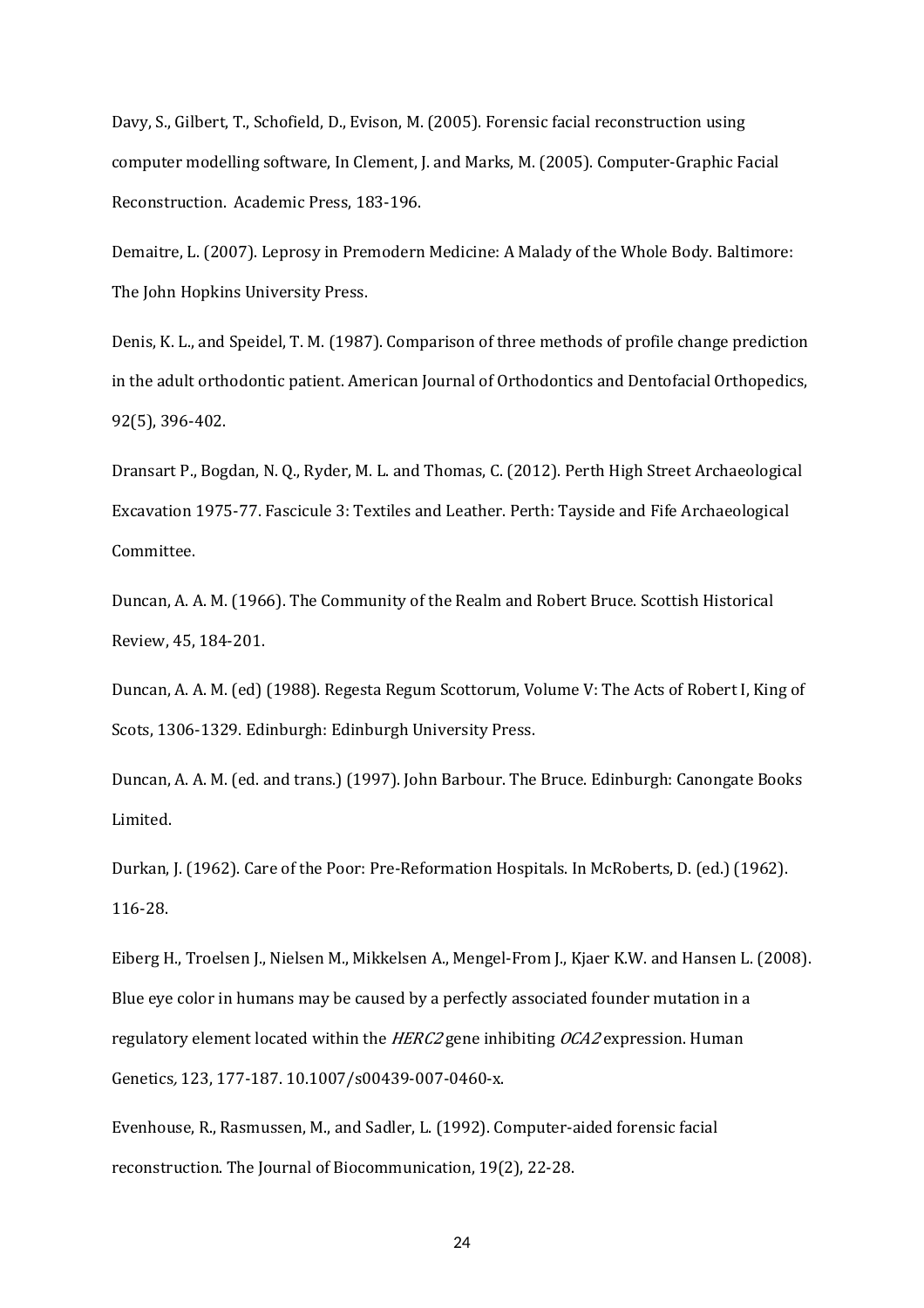Fedosyutkin, B. A., and Nainys, J. V. (1993). The relationship of skull morphology to facial features. Forensic analysis of the skull. New York, NY: Wiley-Liss, 199-213.

Friend, T. (2003). Could this be the profile of a queen? Race and history Forum USA Today 15 August 2003 [http://www.raceandhistory.com/cgi-](http://www.raceandhistory.com/cgi-bin/forum/webbbs_config.pl?md=read;id=1368)

[bin/forum/webbbs\\_config.pl?md=read;id=1368](http://www.raceandhistory.com/cgi-bin/forum/webbbs_config.pl?md=read;id=1368).

['G'] (1820). Exhumation and Re-interment of Robert Bruce. The Quarterly Journal of Science, Literature and the Arts, 9, 138-42.

Gerasimov, M. (1955). The reconstruction of the face from the basic structure of the skull: Moscow: Nauka.

Gudbjartsson D. F., Walters G. B., Thorleifsson G., Stefansson H., Halldorsson B. V., Zusmanovich P., Sulem P., Thorlacius S., Gylfason A., Steinberg S., Helgadottir A., Ingason A., Steinthorsdottir V., Olafsdottir E. J., Olafsdottir G. H., Jonsson T., Borch-Johnsen K., Hansen T., Andersen G., Jorgensen T., Pedersen O., Aben K. K., Witjes J. A., Swinkels D. W., den Heijer M., Franke B., Verbeek A. L., Becker D. M., Yanek L. R., Becker L. C., Tryggvadottir L., Rafnar T., Gulcher J., Kiemeney L. A., Kong A., Thorsteinsdottir U. and Stefansson K. (2008). Many sequence variants affecting diversity of adult human height. Nature Genetics. 40, 609-615. 10.1038/ng.122.

Handwerk, B (2005). King Tut's New Face. National Geographic News 11 May 2005 http://news.nationalgeographic.com/news/2005/05/photogalleries/tut\_mummy/photo4.html. Haung, R. H., Prather, J. and Indresano, A. T. (1990). An epidemiologic survey of facial fractures and concomitant injuries. Journal of Oral and Maxillofacial Surgery, 48 (9), 926-932.

Helmer, R. (1984). Schädelidentifizierung durch elektronische Bildmischung. Heidelberg: Kriminalistic Verlag.

Holdaway, R. (1983). A soft-tissue cephalometric analysis and its use in orthodontic treatment planning. Part I. American Journal of Orthodontics, 84(1), 1-28.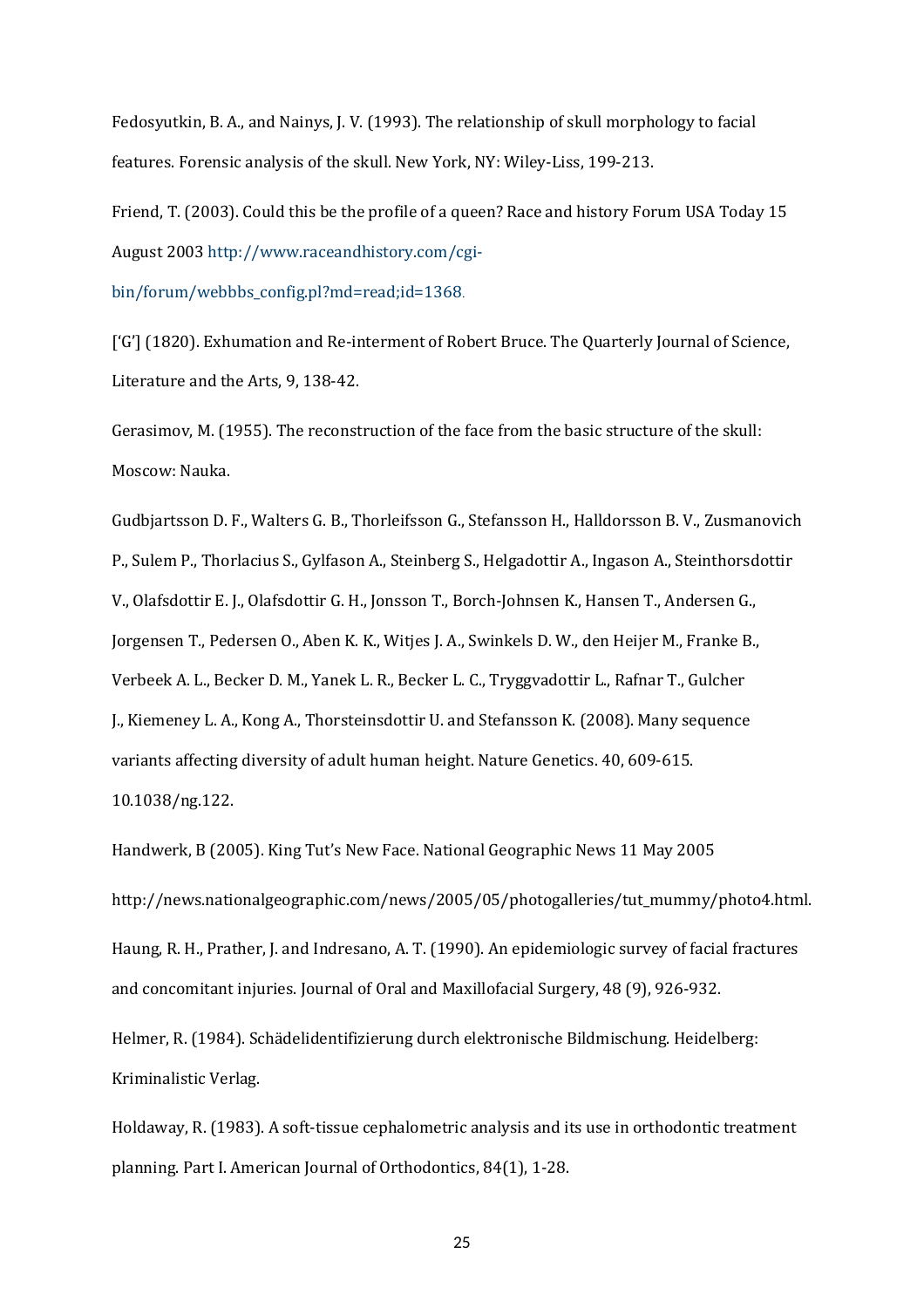Innes, C. and Thomson, T. (eds) (1814-75). The Acts of the Parliaments of Scotland. 12 vols. Edinburgh: Record Commission.

(Jardine), H. (1821). Report to the Right Hon. The Lord Chief Baron, and the Hon. The Barons of his Majesty's Court of Exchequer in Scotland, by the King's Remembrancer, relative to the Tomb of King Robert Bruce, and the Cathedral Church of Dunfermline. Edinburgh: Hay, Gall, and Co. <https://archive.org/details/reporttorighthon00scot>.

Kaufman, M. H, and MacLennan, W. J. (2001). Robert Bruce and Leprosy. Henry Noble History of Dentistry Research Group Newsletter, April 2001, [1]-[8].

Kaczorowski, J. (1989). The good, the average and the ugly: Socio-economic dimensions of physical attractiveness. MA thesis, Department of Sociology, McGill University, Montreal.

Karni, Z. and Gotsman, C .(2000). Spectral compression of mesh geometry. Proceedings of 27th annual conference on Computer graphics and interactive techniques, 279-286.

King, A. (ed.) (2005). Sir Thomas Gray, Scalacronica, 1272–1363. Woodbridge: Boydell Press, for the Surtees Society.

Kingslien, R. (2011). ZBrush Studio Projects: Realistic Game Characters. 1st edition. Sybex.

Koch, R., Gonzales, A. and Witt, E. (1979). Profile and soft tissue changes during and after orthodontic treatment. The European Journal of Orthodontics, 1(3), 193-199.

Levine. M. D. and Yu, Y. (2009). State-of-the-art of 3d facial reconstruction methods for face recognition based on a single 2d training image per person. Pattern Recognition Letters, 30(10), 908–913.

Lovejoy, C. O., Meindl, R. S., Mensforth, R. P. and Barton, T. J. (1985). Multifactorial determination of skeletal age at death: a method and blind tests of its accuracy. American Journal of Physical Anthropology, 68(1), 1-14.

MacGregor, M. and Wilkinson, C. (2019). In Search of Robert Bruce, Part II: Reassessing the Dunfermline Tomb Investigations of 1818-19. Scottish Historical Review, 98.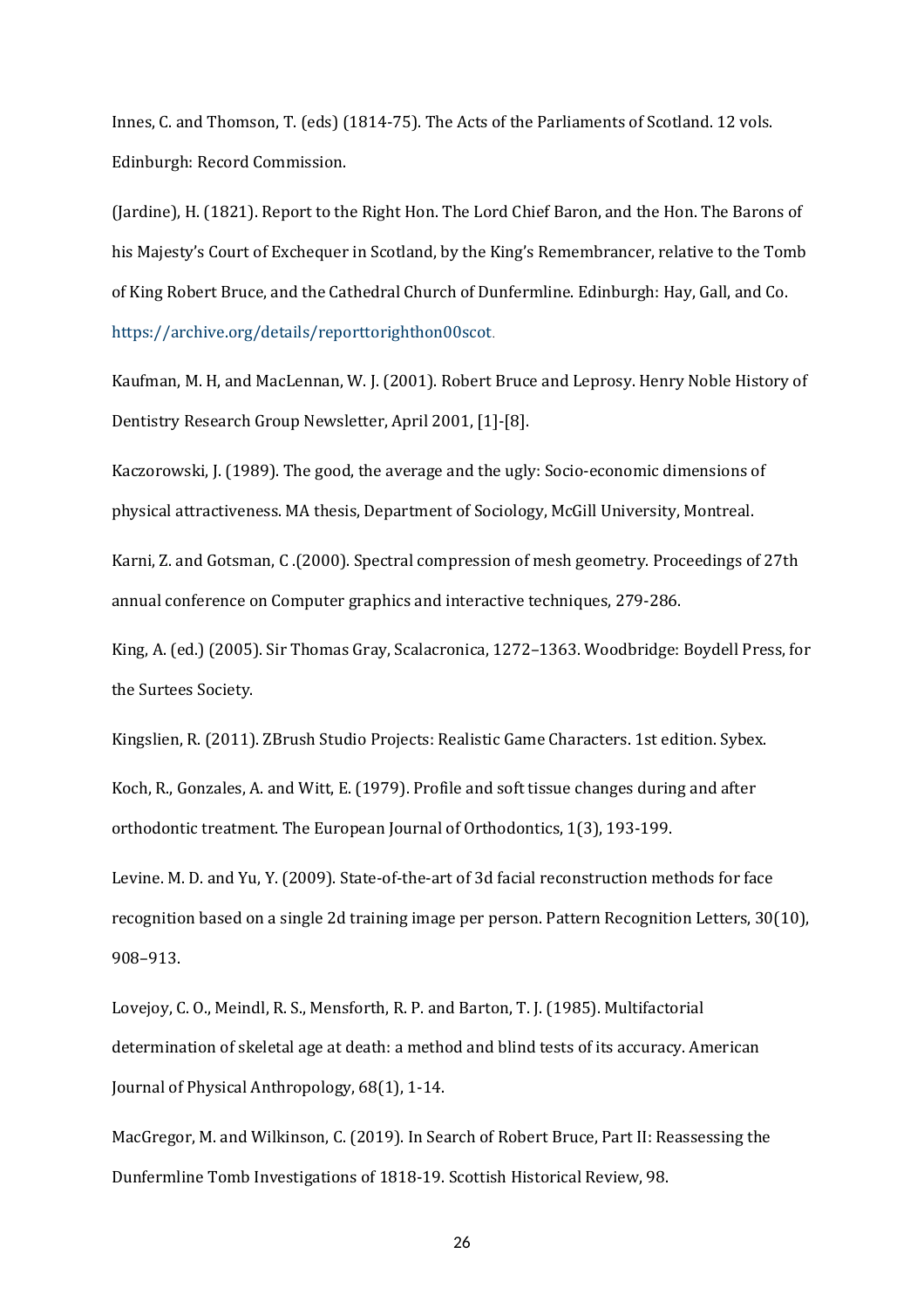MacGregor, M. and Wilkinson, C. (forthcoming). In Search of Robert Bruce, Part III: Medieval Royal Burial at Dunfermline and the Tomb Investigations of 1818-19.

Macleod, I.B. (1998). Bodies, faces and teeth. Proceedings of the Society of Antiquaries of Scotland, 128, 1121-1133.

Macleod, I. B. and Hill, B. (2001). Heads and Tales: Reconstructing Faces. National Museums of Scotland, 35-44.

MacLin, O. H. and MacLin, M. K. (2004). The effect of criminality on face attractiveness, typicality, memorability and recognition. North American Journal of Psychology, 6(1), 145-154. Mahoney, G. and Wilkinson, C. M. (2010). Computer generated facial depiction. Chapter 18 In Wilkinson, C. M. and Rynn, C. (eds) Craniofacial Identification. Cambridge: Cambridge University Press, 222-237.

McNamee, C. (2006). Robert Bruce: Our Most Valiant Prince, King and Lord. Edinburgh: Birlinn. McNeill, P., and Nicholson, R. (eds) (1975). An Historical Atlas of Scotland, c.400-c.1600. St Andrews: Atlas Committee of the Conference of Scottish Medievalists.

McRoberts, D. (ed.) (1962). Essays on the Scottish Reformation, 1513-1625. Glasgow: J. S. Burns. Mengel-From J., Wong T. H., Morling N., Rees J. L. and Jackson I. J. (2009) Genetic determinants of hair and eye colours in the Scottish and Danish populations. BMC Genetics, 10, 88. 10.1186/1471-2156-10-88.

Moller-Christensen, V. (1953). Ten lepers from Naestved in Denmark: a study of skeletons from a medieval Danish leper hospital. Copenhagen, Danish Science Press Medical Monographs. Moller-Christensen, V. and Inkster, R. G. (1965). Cases of leprosy in the osteological collection of the Department of Anatomy, University of Edinburgh, with a note on the skull of King Robert Bruce. Danish Medical Bulletin, 12 (1), 11-18.

Mullins, J. (2012). Age progression and regression. Craniofacial identification, In Wilkinson, C. M. and Rynn, C. (eds) Craniofacial Identification. Cambridge, Cambridge University Press, 68-75.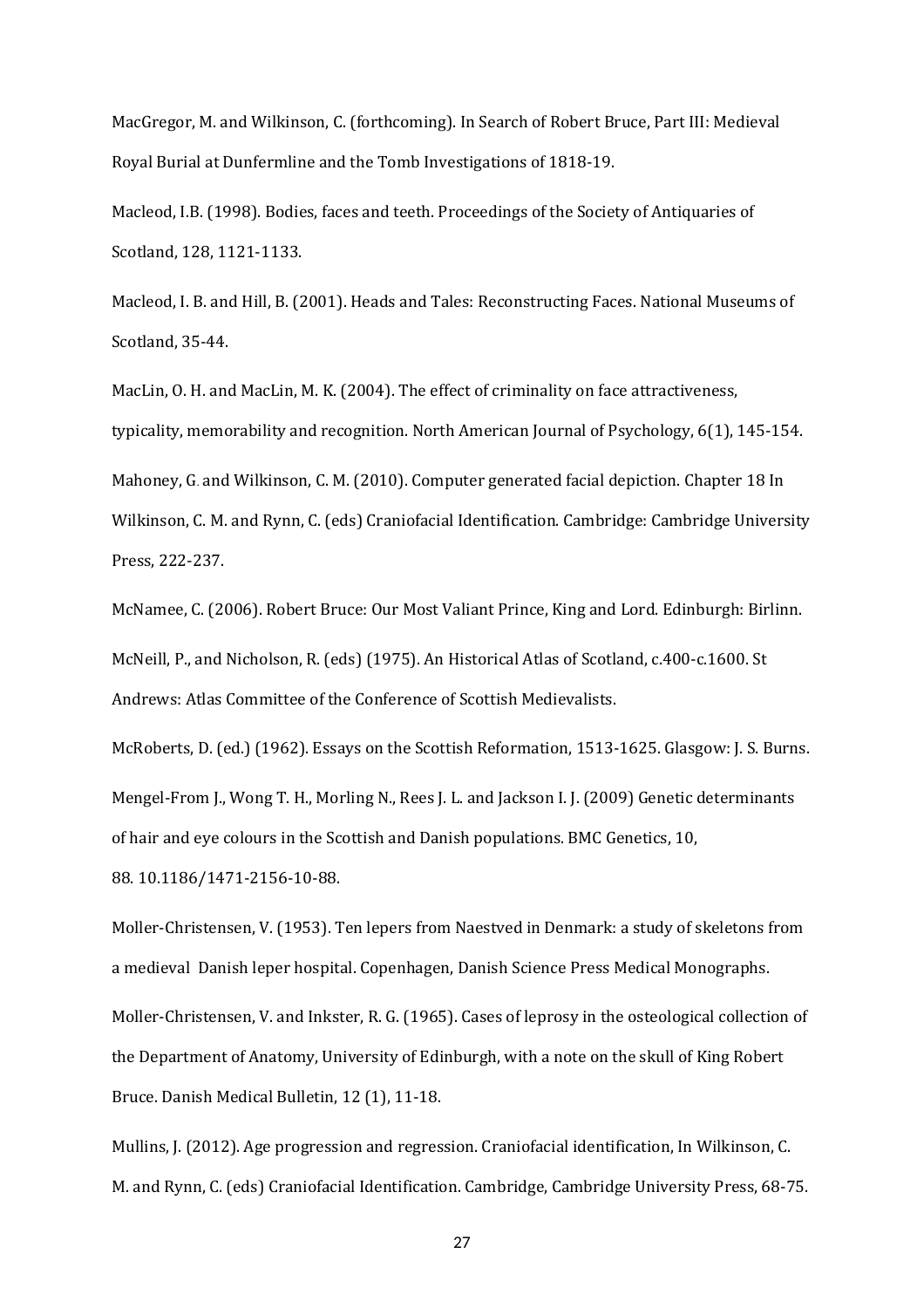National Archives. Kew.

Neave, R. (1998). Age changes to the face in adulthood. In Clement, J. G., Ranson, D. L., (eds). Craniofacial Identification in Forensic Medicine. Sydney: Arnold Publications, 215-231.

Nicholson, R. (1974). Scotland: The Later Middle Ages. Edinburgh: Oliver and Boyd.

Pappas, S. (2013). Did Richard III really have a friendly face? LiveScience; History; 8 Feb 2013 [http://www.livescience.com/26959-richard-iii-friendly-face.html.](http://www.livescience.com/26959-richard-iii-friendly-face.html)

Pearson, K. (1924). The skull of Robert Bruce, king of Scotland, 1274-1329. Biometrika, 16 (3/4), 253-272.

Peck, S., Peck, L. and Kataja, M. (1991). Skeletal asymmetry in esthetically pleasing faces. The Angle Orthodontist, 61, (1), 43-48.

Penman, M. (2014). Robert Bruce, King of the Scots. New Haven and London: Yale University Press.

Polain, M. A. (1863). Les Vrayes Chroniques de Messire Jehan le Bel. Volume 1. Brussels: F. Heussner.

Proctor, C. (2007). Physician to The Bruce: Maino De Maineri in Scotland. Scottish Historical Review, 86, 16-26.

Rawcliffe, C. (2006). Leprosy in Medieval England. Woodbridge: The Boydell Press.

Rhodes, G., Simmons, L. W. and Peters, M. (2005). Attractiveness and sexual behavior: Does attractiveness enhance mating success? Evolution and human behavior, 26(2), 186-201.

Richards, P. (1977). The Medieval Leper and his northern heirs. Cambridge: D. S. Brewer.

Roos, N. (1977). Soft-tissue profile changes in Class II treatment. American Journal of Orthodontics, 72(2), 165-175.

Rudee, D. A. (1964). Proportional profile changes concurrent with orthodontic therapy. American Journal of Orthodontics, 50(6), 421-434.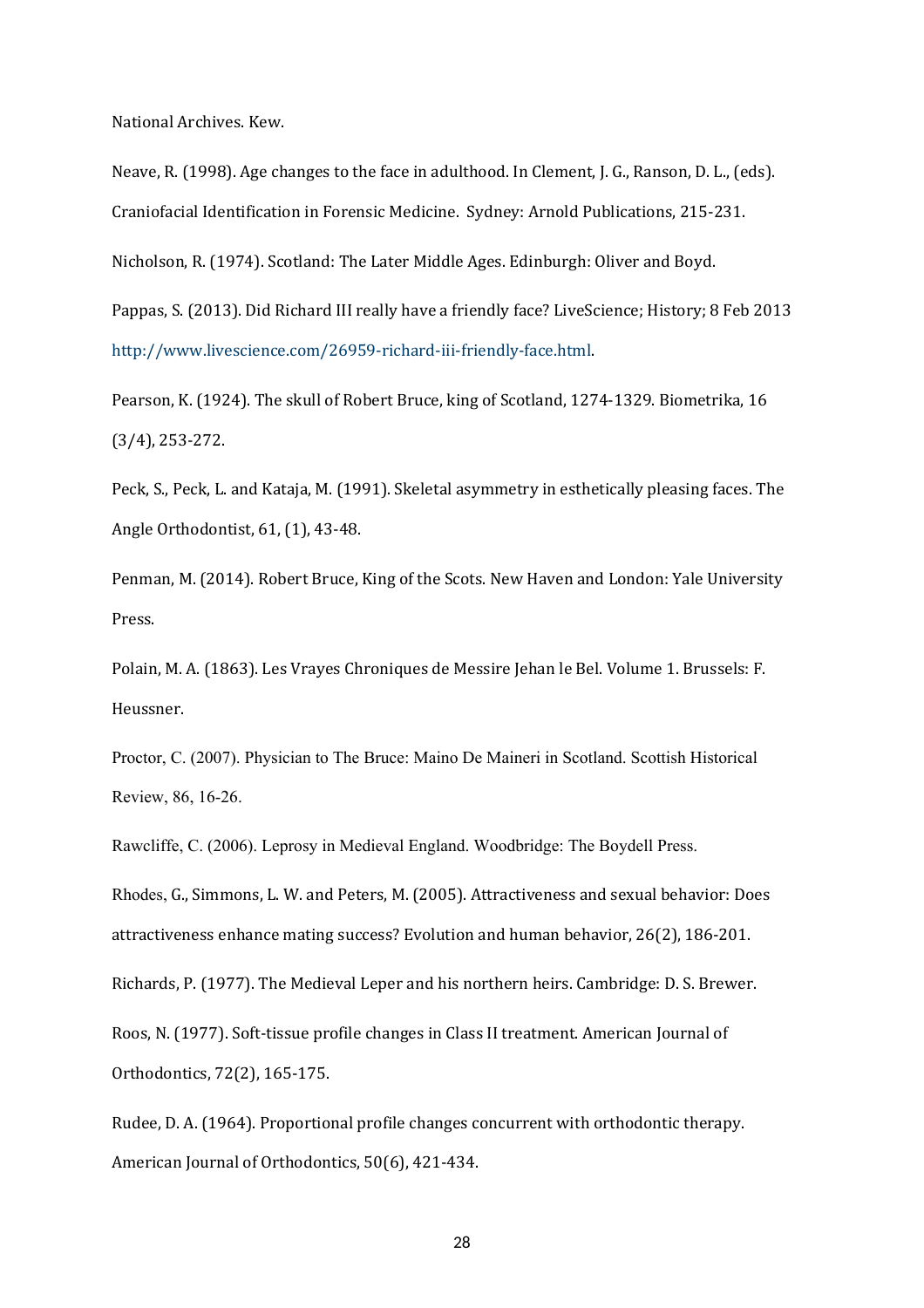Rule, N. O. and Ambady, N. (2008). The face of success—Inferences from chief executive officers' appearance predict company profits. Psychological Science, 19, 109–111. doi: 10.1111/j.1467- 9280.2008.02054.x

Rumsey, N. (2004). Psychological aspects of face transplantation: read the small print carefully. The American Journal of Bioethics, 4, no. 3, 22-25.

Rymer, T. (1727-9). Foedera. 17 vols. London: J. Tonson.

Rynn, C., Wilkinson, C. M. and Peters, H. L. (2010). Prediction of nasal morphology from the skull. Forensic Science, Medicine, and Pathology, 6 (1), 20-34.

Samuel, H. (2013). Face of France's Good King Henri IV reconstructed 400 years after his death. The Telegraph 14 Feb 2013

[http://www.telegraph.co.uk/news/worldnews/europe/france/9870454/Face-of-Frances-](http://www.telegraph.co.uk/news/worldnews/europe/france/9870454/Face-of-Frances-Good-King-Henri-IV-reconstructed-400-years-after-his-death.html)[Good-King-Henri-IV-reconstructed-400-years-after-his-death.html](http://www.telegraph.co.uk/news/worldnews/europe/france/9870454/Face-of-Frances-Good-King-Henri-IV-reconstructed-400-years-after-his-death.html)

Schopenhauer, A. (1851, trans. 2004). The Essays of Arthur Schopenhauer: The Wisdom of Life. Translated by T. Bailey Saunders. New York: A. L. Burt.

Scottish National Portrait Gallery. Edinburgh.<https://www.nationalgalleries.org>

Siegel, J. T. (1999). Georg Simmel Reappears: The Aesthetic Significance of the Face. Diacritics, 29(2), 100-113.

Simpson, J.Y. (1841-2). Antiquarian Notices of Leprosy and Leper Hospitals in Scotland and England. Parts I-III. The Edinburgh Medical and Surgical Journal, part I, 149 (1841), 1-30; part II, 150 (1842), 1-36; part III, 57 (1842), 1-37.

Skene, W. F. (1871). Johannis de Fordun Chronica Gentis Scotorum. Edinburgh: Edmonston and Douglas.

Spencer, S. (2010). ZBrush Digital Sculpting Human Anatomy. 1st edition. Sybex.

Spencer, S. (2011). ZBrush Character Creation: Advanced Digital Sculpting. 2nd edition. Sybex.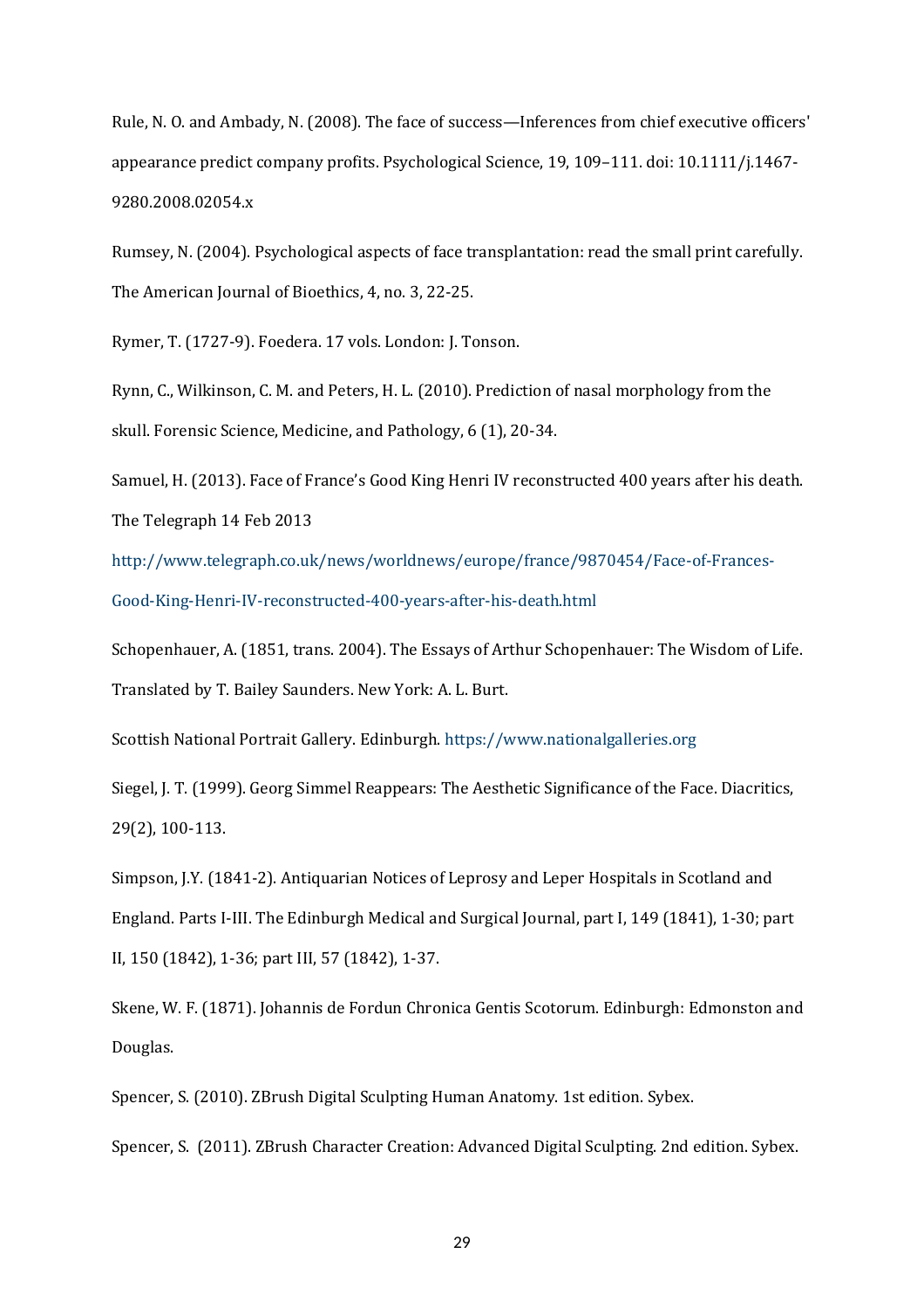[Spink]. (2002). Standard Catalogue of British Coins: Coins of Scotland, Ireland and the Islands (Jersey, Guernsey, Man and Lundy): Pre-Decimal Issues. London: Spink.

Stearns, M. W. (1944). Robert Henryson and the leper Cresseid. Modern Language Notes, 59(4), 265-269.

Stevenson, J. (ed.) (1839). Chronicon de Lanercost M.CC.I-M.CCC.XLVI*.* Edinburgh: Bannatyne Club.

Subtelny, J.D. (1959) A longitudinal study of soft tissue facial structures and their profile characteristics, defined in relation to underlying skeletal structures. American Journal of Orthodontics, 45 (7), 481-507.

Synnott, A. (1989). Truth and Goodness, Mirrors and Masks -- Part I: A Sociology of Beauty and the Face. The British Journal of Sociology, 40, No. 4 (Dec 1989), 607-636; Wiley; The London School of Economics and Political Science.

Talass, M. F., Tollaae, L. and Baker, R. C. (1987). Soft-tissue profile changes resulting from retraction of maxillary incisors. American Journal of Orthodontics and Dentofacial Orthopedics, 91(5), 385-394.

Tanner, R. J. (2004). Cowing the Community? Coercion and Falsification in Robert Bruce's Parliaments, 1309-1318. In Brown, K. M. and Tanner, R. J. (eds). Parliament and Politics in Scotland, 1235-1560, 50-73. Edinburgh: Edinburgh University Press.

Todorov, A., Mandisodza, A. N., Goren, A. and Hall, C. C. (2005.) Inferences of competence from faces predict election outcomes. Science, 308 (5728), 1623-1626.

Vig, P. S. and Hewitt, A. B. (1975). Asymmetry of the Human Facial Skeleton. The Angle Orthodontist, 45 (2), 125-129.

Waldman, B. H. (1982). Change in lip contour with maxillary incisor retraction. The Angle Orthodontist, 52 (2), 129-134.

Whitnall, S. E. (1912). Anatomy of the human orbit and accessory organs of vision: Krieger.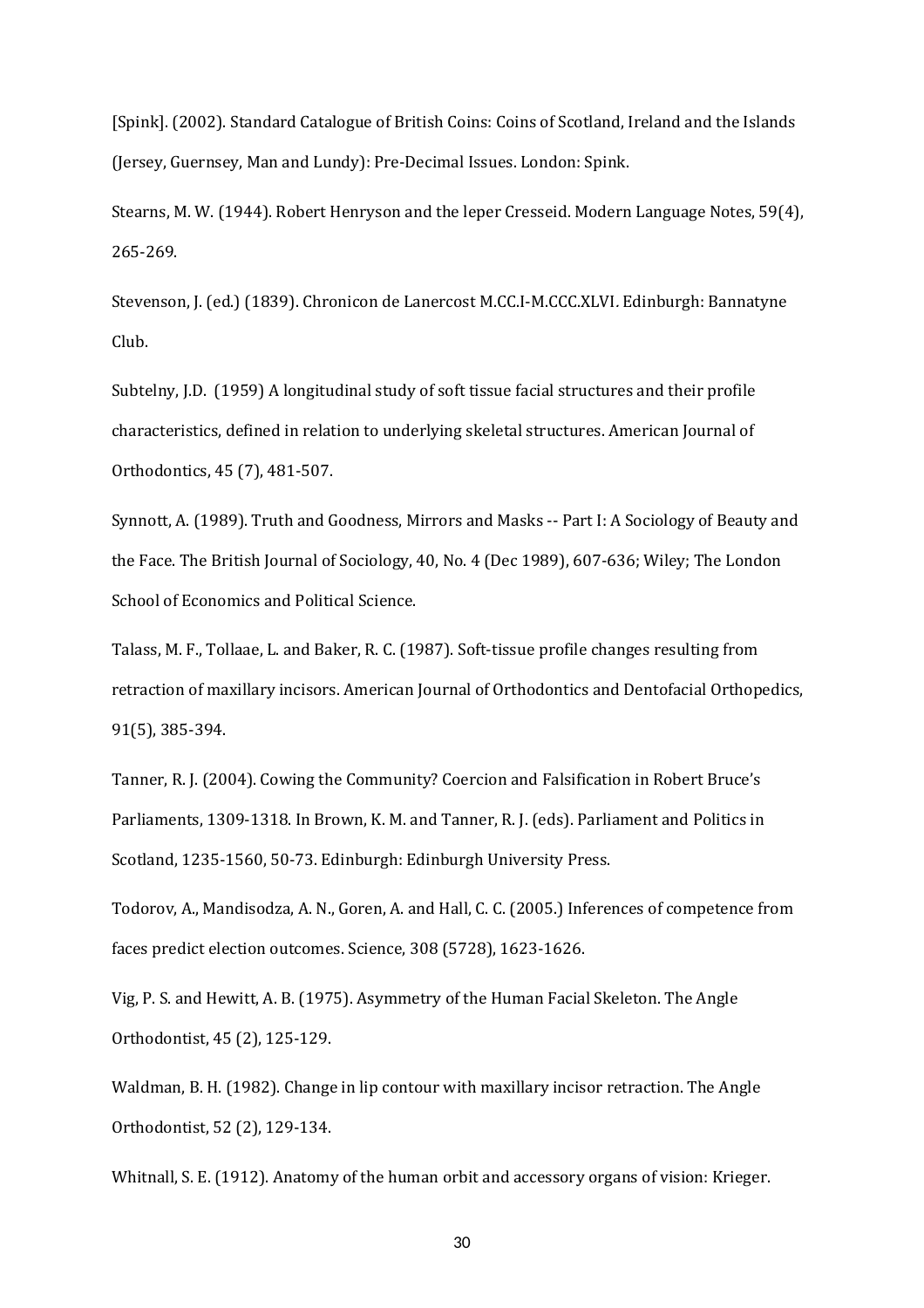Wilkinson, C. M. (2005). Computerized Forensic Facial Reconstruction: A Review of Current Systems Forensic Science, Medicine, and Pathology, 1 (3), 173, 173-177.

Wilkinson, C. M. (2010). Facial reconstruction–anatomical art or artistic anatomy? Journal of Anatomy, 216 (2), 235-250.

Wilkinson, C. M. (2013). The Man Himself: The Face of Richard III. The Ricardian Bulletin, (Sept 2013), 50-55.

Wilkinson, C. M., and Mautner, S. A. (2003). Measurement of eyeball protrusion and its application in facial reconstruction. Journal of Forensic Sciences, 48(1), 12-16.

Wilkinson, C. M., Motwani, M. and Chiang, E. (2003). The relationship between the soft tissues and the skeletal detail of the mouth. Journal of Forensic Sciences, 48(4), 728-732.

Wilkinson, C. M. and Rynn, C. (eds). Craniofacial Identification. (2012). Cambridge: Cambridge University Press.

Wilkinson, C. M., Rynn, C., Peters, H., Taister, M., Kau, C. H. and Richmond, S. (2006). A blind accuracy assessment of computer-modeled forensic facial reconstruction using computed tomography data from live subjects. Forensic Science, Medicine, and Pathology, 2(3), 179-187. Wuensch, K. L., Castellow, W. A. and Moore, C. H. (1991). Effects of defendant attractiveness and type of crime on juridic judgement. Journal of Social Behavior and Personality, 6(4), 713.